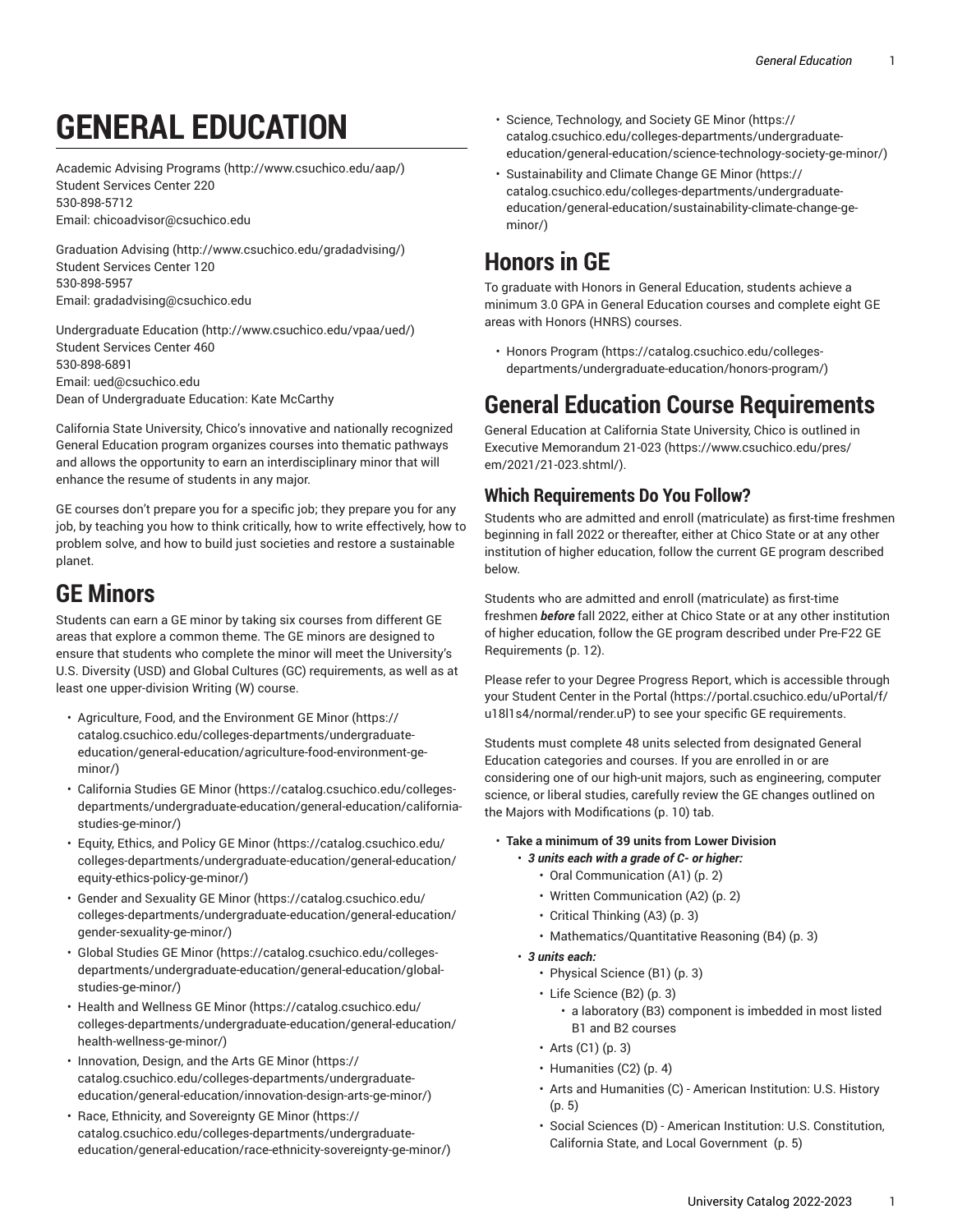- [Social Sciences \(D\)](#page-4-2) [\(p. 5](#page-4-2))
- Lifelong Learning and [Self-Development](#page-4-3) (E) ([p. 5\)](#page-4-3)
- [Ethnic Studies \(F\)](#page-5-0) ([p. 6\)](#page-5-0)
- **Take 9 units from within a single** [Upper-Division](#page-5-1) Pathway **(**[p. 6](#page-5-1)**)**: • Scientific Inquiry and Quantitative Reasoning (UD-B)
	- Arts and Humanities (UD-C)
	- Social Sciences (UD-D)

## **Important Notes for General Education Planning**

- You can view your progress toward completing your GE, as well as all other graduation requirements, in your Degree Progress Report (DPR) via your Portal. If you need assistance accessing or interpreting your DPR, meet with an advisor in Academic Advising Programs, SSC 220. Your DPR serves as your official graduation evaluation; once you have applied for graduation, meet with a graduation advisor in Graduation Advising in the Office of the Registrar, SSC 110 if you have questions about your remaining graduation requirements.
- Enroll in Written [Communication](#page-1-1) (A2) ([p. 2\)](#page-1-1) and [Mathematics/](#page-2-1) [Quantitative](#page-2-1) Reasoning (B4) ([p. 3\)](#page-2-1) courses during the first academic year, unless the requirement has been completed prior to entering the University.
- 45 semester units including [Oral Communication \(A1\)](#page-1-0) ([p. 2\)](#page-1-0), Written [Communication](#page-1-1) (A2) ([p. 2\)](#page-1-1), [Critical Thinking \(A3\)](#page-2-0) ([p. 3\)](#page-2-0), and [Mathematics/Quantitative](#page-2-1) Reasoning (B4) ([p. 3](#page-2-1)) requirements must be completed before the 9 units of upper-division coursework in a Pathway may be taken.
- A minimum of 9 out of the 48 GE units must be taken at Chico State.
- GE courses are periodically reviewed and may be added to or deleted from the list.
- Many courses which meet either the U.S. Diversity or the Global Cultures Studies graduation requirement also meet specific GE Area requirements. These courses are identified both in the following GE program and on the U.S. [Diversity](https://catalog.csuchico.edu/undergraduate-requirements/diversity-requirements/#USDV) ([https://catalog.csuchico.edu/](https://catalog.csuchico.edu/undergraduate-requirements/diversity-requirements/#USDV) [undergraduate-requirements/diversity-requirements/#USDV\)](https://catalog.csuchico.edu/undergraduate-requirements/diversity-requirements/#USDV) and Global [Cultures](https://catalog.csuchico.edu/undergraduate-requirements/diversity-requirements/#GBCL) ([https://catalog.csuchico.edu/undergraduate](https://catalog.csuchico.edu/undergraduate-requirements/diversity-requirements/#GBCL)[requirements/diversity-requirements/#GBCL](https://catalog.csuchico.edu/undergraduate-requirements/diversity-requirements/#GBCL)) course lists. Other U.S. Diversity and Global Cultures courses not currently approved for GE are also listed.
- Several majors require you to take specific GE courses and/or recommend certain GE courses as elective credit for the major. In a few high-unit majors, modifications in the GE requirements have been made in order to reduce the total number of units required to complete the program. It is very important that you review the description of your major with your advisor. You must determine whether specific GE courses are recommended or required, or if there are modifications which you should consider for your major. See the Majors with Modifications page for a summary of majors and courses.
- Passing scores on some Advanced Placement (AP), International Baccalaureate (IB), and College Level Examination Program (CLEP) exams can fulfill GE requirements. See Credit By Examination and a graduation advisor in Graduation Advising, SSC 110, or an advisor in Academic Advising Programs, SSC 220, for specifics.

### **Transfer Students**

- No more than 39 semester units (or quarter equivalent) of GE credit may be certified by other institutions to apply toward GE requirements at Chico State.
- If you are a transfer student from a California Community College who has full GE certification, you will not be held to additional lower-division GE requirements. However, you must complete Chico State U.S. [Diversity](https://catalog.csuchico.edu/undergraduate-requirements/diversity-requirements/#USDV) ([https://catalog.csuchico.edu/undergraduate](https://catalog.csuchico.edu/undergraduate-requirements/diversity-requirements/#USDV)[requirements/diversity-requirements/#USDV](https://catalog.csuchico.edu/undergraduate-requirements/diversity-requirements/#USDV)) and Global [Cultures](https://catalog.csuchico.edu/undergraduate-requirements/diversity-requirements/#GBCL) [\(https://catalog.csuchico.edu/undergraduate-requirements/](https://catalog.csuchico.edu/undergraduate-requirements/diversity-requirements/#GBCL) [diversity-requirements/#GBCL\)](https://catalog.csuchico.edu/undergraduate-requirements/diversity-requirements/#GBCL) requirements, if these courses were not taken prior to transfer. If the U.S. History, Constitutions, and American Ideals requirement, was not completed prior to transfer, this requirement must be completed at Chico State. All students transferring with full GE certification must complete the 9 units of upper-division coursework in an upper-division pathway at Chico State.
- If, by virtue of transferring or readmission after an extended absence, you are required to switch from an earlier GE pattern, Chico State will grant as much GE credit as possible for courses previously taken.
- If you transfer to another CSU campus, Chico State will certify a maximum of 39 GE units. The remaining 9 units must be completed at the campus awarding your degree.

# **Which Requirements Do You Follow?**

Students who are admitted and enroll (matriculate) as first-time freshmen beginning in fall 2022 or thereafter, either at California State University, Chico or at any other institution of higher education, follow the current GE program described below.

Students who are admitted and enroll (matriculate) as first-time freshmen *before* fall 2022, either at Chico State or at any other institution of higher education, follow the GE program described under [Pre-F22](#page-11-0) GE [Requirements \(p. 12\)](#page-11-0).

Please refer to your Degree Progress Report, which is accessible through your Student Center in the [Portal \(https://portal.csuchico.edu/uPortal/f/](https://portal.csuchico.edu/uPortal/f/u18l1s4/normal/render.uP) [u18l1s4/normal/render.uP](https://portal.csuchico.edu/uPortal/f/u18l1s4/normal/render.uP)) to see your specific GE requirements.

# <span id="page-1-0"></span>**Oral Communication (A1)**

A grade of C- or higher is required to fulfill this requirement.

| <b>Course</b>                | Title                                    | Units |
|------------------------------|------------------------------------------|-------|
| Select one of the following: |                                          | 3.    |
| <b>CMST 131</b>              | <b>Speech Communication Fundamentals</b> |       |
| <b>CMST 132</b>              | <b>Small Group Communication</b>         |       |
| <b>HNRS 100</b>              | <b>Communication and Social Change</b>   |       |

# <span id="page-1-1"></span>**Written Communication (A2)**

A grade of C- or higher is required to fulfill this requirement.

| <b>Course</b>                | Title                                         | <b>Units</b> |
|------------------------------|-----------------------------------------------|--------------|
| Select one of the following: |                                               |              |
| ENGL 130EW                   | Academic Writing - ESL (W)                    |              |
| ENGL 130PW                   | Academic Writing (W)                          |              |
| <b>ENGL 130W</b>             | Academic Writing (W)                          |              |
| <b>JOUR 130W</b>             | Professional Writing for Public Audiences (W) |              |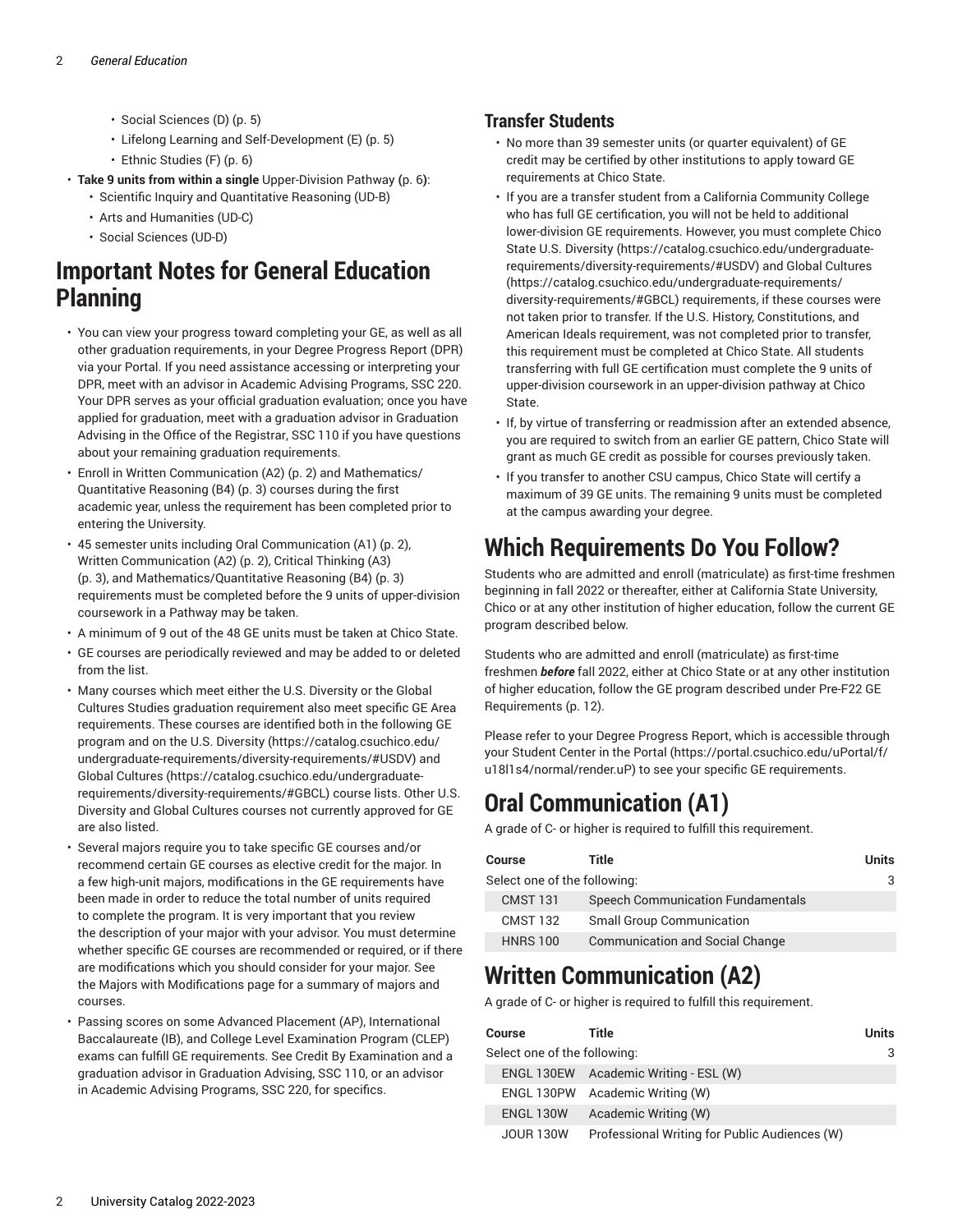# <span id="page-2-0"></span>**Critical Thinking (A3)**

A grade of C- or higher is required to fulfill this requirement.

|                              | Course           | Title                                                    | <b>Units</b> |
|------------------------------|------------------|----------------------------------------------------------|--------------|
| Select one of the following: |                  |                                                          | 3            |
|                              | <b>CMST 255</b>  | Argumentation and Debate                                 |              |
|                              | <b>ERTH 104</b>  | Inquiry into the Science of Climate Change               |              |
|                              | <b>PHIL 102</b>  | Logic and Critical Thinking                              |              |
|                              | <b>PHII 102F</b> | Logic and Critical Thinking - ESL                        |              |
|                              | <b>PSYC 100</b>  | Applications of Critical Thinking and Decision<br>Making |              |

# <span id="page-2-2"></span>**Physical Science (B1)**

A laboratory (B3) component is imbedded in most Physical Science (B1) courses. A grade of C- or higher is required to fulfill this requirement.

| Course                                                                                 | <b>Title</b>                                                  | <b>Units</b> |
|----------------------------------------------------------------------------------------|---------------------------------------------------------------|--------------|
| Select one of the following:                                                           |                                                               | $3 - 4$      |
| <b>CHEM 100</b>                                                                        | <b>Chemistry and Current Issues</b>                           |              |
| <b>EECE 110</b>                                                                        | <b>Basic Electricity and Instruments</b>                      |              |
| <b>FFCF 111</b>                                                                        | <b>Smart Flectronics</b>                                      |              |
| <b>FRTH 101</b>                                                                        | Our Changing Planet                                           |              |
| <b>ERTH 110</b>                                                                        | Oceanography                                                  |              |
| <b>ERTH 130</b>                                                                        | Introduction to Environmental Science                         |              |
| <b>GEOG 101W</b>                                                                       | Earth Systems and Physical Geography (W)                      |              |
| <b>HNRS 103</b>                                                                        | <b>Physical Sciences</b>                                      |              |
| <b>PHYS 100</b>                                                                        | Introduction to Astronomy: Survey of the Cosmos               |              |
| <b>SCED 101</b>                                                                        | Introduction to Earth System Science                          |              |
| One of the following advanced courses may be substituted for the<br>requirement above: |                                                               |              |
| <b>CHEM 107</b>                                                                        | <b>General Chemistry for Applied Sciences</b>                 |              |
| <b>CHEM 108</b>                                                                        | Organic Chemistry for Applied Sciences                        |              |
| <b>CHEM 111</b>                                                                        | <b>General Chemistry I</b>                                    |              |
| <b>ERTH 102</b>                                                                        | <b>Physical Geology</b>                                       |              |
| <b>PHYS 202A</b>                                                                       | <b>General Physics I</b>                                      |              |
| <b>PHYS 204A</b>                                                                       | Physics for Students of Science and Engineering:<br>Mechanics |              |

# <span id="page-2-3"></span>**Life Science (B2)**

A laboratory (B3) component is imbedded in each Life Science (B2) course. A grade of C- or higher is required to fulfill this requirement.

| Course                       | Title                                             | <b>Units</b> |
|------------------------------|---------------------------------------------------|--------------|
| Select one of the following: |                                                   | $3 - 4$      |
| <b>ANTH 111</b>              | Introduction to Biological Anthropology           |              |
| <b>BIOL/SCED</b><br>102      | Introduction to Living Systems                    |              |
| <b>BIOL 103</b>              | Human Anatomy                                     |              |
| <b>BIOL 104</b>              | Human Physiology                                  |              |
| <b>BIOL 105</b>              | Food, Fiber, and Drugs                            |              |
| CIVI 175                     | Biological Processes in Environmental Engineering |              |
| <b>PSSC 101</b>              | Introduction to Plant Science                     |              |
| SCED/BIOL<br>102             | Introduction to Living Systems                    |              |

One of the following advanced courses may be substituted for the requirement above:

| <b>BIOL 161</b> | Principles of Ecological, Evolutionary, and  |  |
|-----------------|----------------------------------------------|--|
|                 | Organismal Biology                           |  |
| <b>BIOL 162</b> | Principles of Cellular and Molecular Biology |  |
| <b>BIOL 163</b> | Principles of Physiology and Development     |  |

# <span id="page-2-1"></span>**Mathematics/Quantitative Reasoning (B4)**

A grade of C- or higher is required to fulfill this requirement.

|                                                                                        | Course          | <b>Title</b>                                  | Units |
|----------------------------------------------------------------------------------------|-----------------|-----------------------------------------------|-------|
| Select one of the following:                                                           |                 |                                               | 3-4   |
|                                                                                        | <b>BSIS 111</b> | Data Literacy                                 |       |
|                                                                                        | <b>FINA 101</b> | Personal Financial Literacy                   |       |
|                                                                                        | <b>MATH 101</b> | <b>Patterns of Mathematical Thought</b>       |       |
|                                                                                        | <b>MATH 105</b> | Introduction to Statistics                    |       |
|                                                                                        | <b>MATH 185</b> | Data Analytics for Social Good                |       |
| One of the following advanced courses may be substituted for the<br>requirement above: |                 |                                               |       |
|                                                                                        | <b>MATH 107</b> | <b>Finite Mathematics for Business</b>        |       |
|                                                                                        | <b>MATH 108</b> | <b>Statistics of Business and Economics</b>   |       |
|                                                                                        | <b>MATH 109</b> | <b>Survey of Calculus</b>                     |       |
|                                                                                        | <b>MATH 110</b> | <b>Concepts and Structures of Mathematics</b> |       |
|                                                                                        | <b>MATH 116</b> | College Algebra                               |       |
|                                                                                        | <b>MATH 118</b> | Trigonometry                                  |       |
|                                                                                        | <b>MATH 119</b> | <b>Precalculus Mathematics</b>                |       |
|                                                                                        | MATH 120        | Analytic Geometry and Calculus                |       |

# <span id="page-2-4"></span>**Arts (C1)**

| Course                        | Title                                               | <b>Units</b> |
|-------------------------------|-----------------------------------------------------|--------------|
| Select one of the following:  |                                                     | 3            |
| <b>ARTH 100</b>               | Art Appreciation: Multicultural Perspectives        |              |
| <b>ARTH 110</b>               | Art History Survey: Prehistory to Medieval          |              |
| <b>ARTH 120</b>               | Art History Survey: Renaissance to 1800             |              |
| ARTH 130                      | Art History Survey: 1800 to the Present             |              |
| <b>ARTH 150</b>               | Survey of Arts of the Americas, Oceania, and Africa |              |
| CAGD 110                      | Computer-Assisted Art I                             |              |
| CHLX/FLNG/<br><b>HUMN 254</b> | Chicana/o Arts and Ideas                            |              |
| CMGT 275W                     | Architectural History (W)                           |              |
| <b>ENGL 203</b>               | Global Adaptations of Shakespeare in Film           |              |
| <b>FNGI 204</b>               | Introduction to Comics and Graphic Novels           |              |
| FLNG/CHLX/<br><b>HUMN 254</b> | Chicana/o Arts and Ideas                            |              |
| GEOG 139                      | <b>Visualizing Local Landscapes</b>                 |              |
| <b>HNRS 101</b>               | Arts                                                |              |
| <b>HUMN 220</b>               | Ancient and Medieval Art and Literature             |              |
| <b>HUMN 222</b>               | Arts and Ideas: Renaissance to the Present          |              |
| HUMN 222W                     | Arts and Ideas: Renaissance to the Present (W)      |              |
| HUMN/CHLX/<br><b>FLNG 254</b> | Chicana/o Arts and Ideas                            |              |
| <b>HUMN 281</b>               | Food and Film                                       |              |
| <b>HUMN 281W</b>              | Food and Film (W)                                   |              |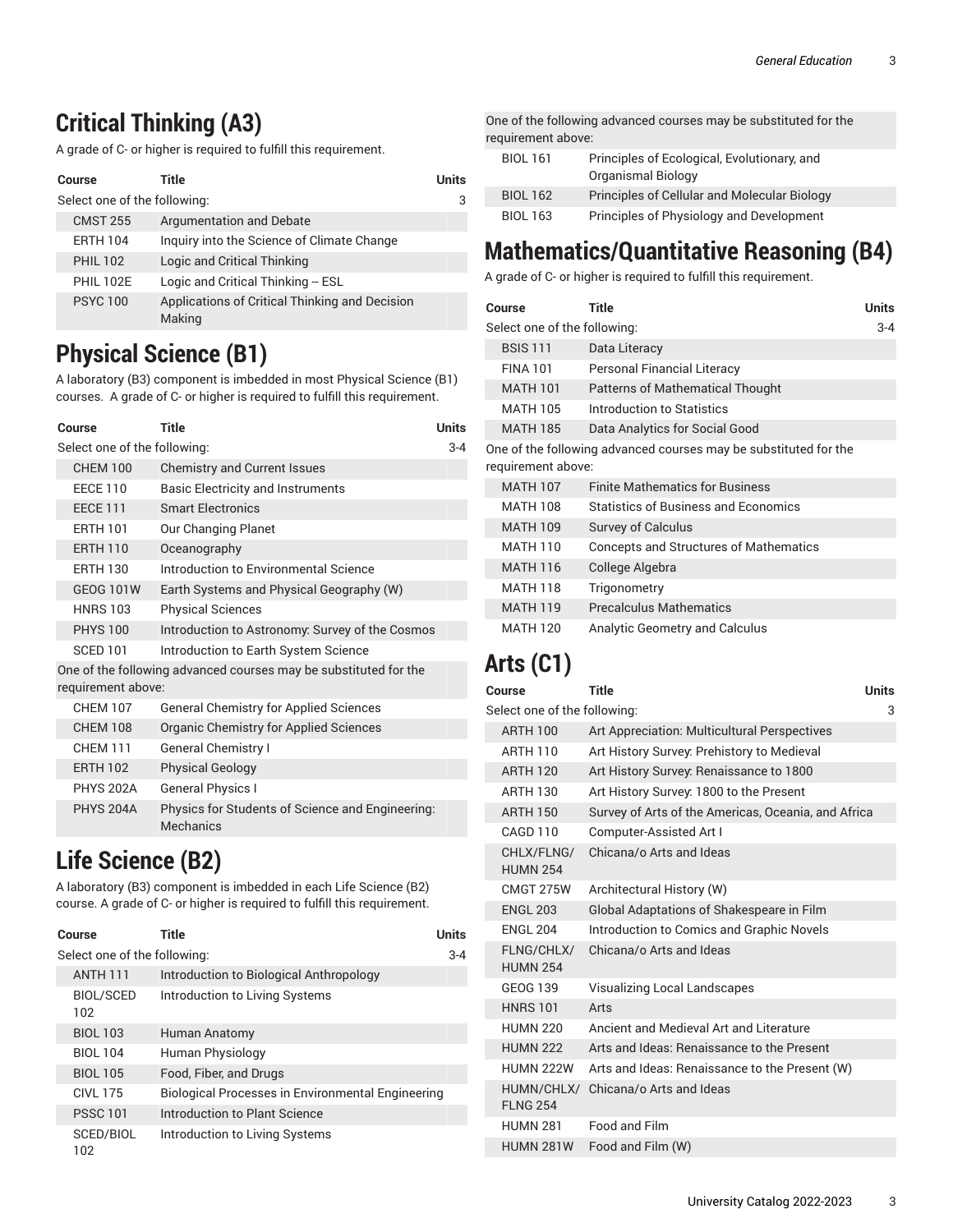#### 4 *General Education*

| <b>KINF 152</b> | Introduction to Dance                                      |
|-----------------|------------------------------------------------------------|
| <b>MADT 217</b> | Social Media Photography                                   |
| <b>MADT 218</b> | Social Media Storytelling                                  |
| <b>MUSC 290</b> | <b>World Music</b>                                         |
| <b>MUSC 291</b> | American Music: Its History and International<br>Influence |
| <b>MUSC 292</b> | The Appreciation of Music                                  |
| <b>MUSC 294</b> | <b>History of Rock Music</b>                               |
| <b>THFA 110</b> | Introduction to Theatre Arts                               |
| <b>THFA 112</b> | Introduction to Acting                                     |
| <b>THEA 251</b> | <b>World Theatre</b>                                       |
| <b>THEA 252</b> | Politics, Performance, and Power                           |

# <span id="page-3-0"></span>**Humanities (C2)**

| Course                           | <b>Title</b>                             | <b>Units</b> |
|----------------------------------|------------------------------------------|--------------|
| Select one of the following:     |                                          | 3-4          |
| 231                              | AFAM/HIST African American History       |              |
|                                  | AIST/HIST 230 The American Indian        |              |
| AIST/ENGL<br>252                 | American Indian Literature               |              |
| ARAB 101A                        | Beginning Arabic I                       |              |
| ARAB 102A                        | <b>Beginning Arabic II</b>               |              |
| <b>ARAB 201</b>                  | Intermediate Arabic I                    |              |
| <b>ARAB 202</b>                  | Intermediate Arabic II                   |              |
| <b>CMSD 156</b>                  | Language and Culture of Deaf Americans   |              |
| <b>CMST 234</b>                  | <b>Gender and Communication</b>          |              |
| <b>EFLN 170</b>                  | English as a Foreign Language            |              |
| <b>ENGL 220W</b>                 | Beginning Creative Writing (W)           |              |
| ENGL/AIST<br>252                 | American Indian Literature               |              |
| <b>ENGL 258W</b>                 | World Literature (W)                     |              |
| <b>ENGL 260W</b>                 | Great Books (W)                          |              |
| <b>ENGL 261W</b>                 | Women Writers (W)                        |              |
| <b>ENGL 264W</b>                 | American Ethnic and Regional Writers (W) |              |
| <b>FREN 101</b>                  | <b>First-Semester French</b>             |              |
| <b>FREN 102</b>                  | Second-Semester French                   |              |
| <b>FREN 201</b>                  | <b>Third-Semester French</b>             |              |
| <b>FREN 202</b>                  | <b>Fourth-Semester French</b>            |              |
| <b>GERM 101</b>                  | First-Semester German                    |              |
| <b>GERM 102</b>                  | Second-Semester German                   |              |
| <b>GERM 201</b>                  | <b>Third-Semester German</b>             |              |
| <b>GERM 202</b>                  | Fourth-Semester German                   |              |
|                                  | HIST/AIST 230 The American Indian        |              |
| HIST/AFAM<br>231                 | African American History                 |              |
| <b>HIST/MEST</b><br>261/RELS 202 | Islam and the World                      |              |
| <b>HNRS 102W</b>                 | Humanities (W)                           |              |
| <b>HUMN 224W</b>                 | Asian Film and Literature (W)            |              |
| <b>ITAL 101</b>                  | First-Semester Italian                   |              |
| <b>ITAL 102</b>                  | Second-Semester Italian                  |              |
| <b>ITAL 201</b>                  | <b>Third-Semester Italian</b>            |              |

| <b>ITAL 202</b>                                         | Fourth-Semester Italian                                      |
|---------------------------------------------------------|--------------------------------------------------------------|
| <b>ITAL 260</b>                                         | Lifestyles and Livelihoods in the Italian<br>Renaissance     |
| <b>ITAL 260W</b>                                        | Lifestyles and Livelihoods in the Italian<br>Renaissance (W) |
| <b>JAPN 101</b>                                         | First-Semester Japanese                                      |
| <b>JAPN 102</b>                                         | Second-Semester Japanese                                     |
| <b>JAPN 201</b>                                         | Third-Semester Japanese                                      |
| <b>JAPN 202</b>                                         | Fourth-Semester Japanese                                     |
| <b>LAST 120</b>                                         | Latin American Film and Culture                              |
| <b>LAST/PHIL</b><br>226                                 | Latin American Philosophy                                    |
| MCGS/RELS<br>224                                        | Religion and Ethnic Diversity in America                     |
| MCGS/RELS<br>224W                                       | Religion and Ethnic Diversity in America (W)                 |
| MEST/HIST<br>261/RELS 202                               | Islam and the World                                          |
| MJIS/RELS<br>204W                                       | The Stories of Judaism (W)                                   |
| MJIS/RELS<br>205                                        | Antisemitism and Islamophobia                                |
| <b>PHIL 101</b>                                         | Introduction to Philosophy                                   |
| <b>PHIL 104</b>                                         | The Good Life                                                |
| <b>PHIL 129</b>                                         | <b>Environmental Ethics</b>                                  |
| <b>PHIL 133</b>                                         | Philosophy and Video Games                                   |
| PHIL/LAST<br>226                                        | Latin American Philosophy                                    |
| <b>RELS 100</b>                                         | Introduction to Judaism, Christianity, and Islam             |
| <b>RELS 110</b>                                         | Introduction to Spiritual Traditions of Asia                 |
| <b>RELS 180</b>                                         | Introduction to Spirituality and Religion in<br>California   |
| <b>RELS 202/</b><br><b>HIST 261/</b><br><b>MEST 261</b> | Islam and the World                                          |
| RELS/MJIS<br>204W                                       | The Stories of Judaism (W)                                   |
| <b>RELS/MJIS</b><br>205                                 | Antisemitism and Islamophobia                                |
| RELS/MCGS<br>224                                        | Religion and Ethnic Diversity in America                     |
| RELS/MCGS<br>224W                                       | Religion and Ethnic Diversity in America (W)                 |
| RELS 247W                                               | Religion, Ethics, and Ecology (W)                            |
| <b>RELS/WMST</b><br>275                                 | Women and Religion                                           |
| RELS/WMST<br>275W                                       | Women and Religion (W)                                       |
| SPAN 101                                                | First-Semester Spanish                                       |
| <b>SPAN 102</b>                                         | Second-Semester Spanish                                      |
| <b>SPAN 201</b>                                         | Third-Semester Spanish                                       |
| <b>SPAN 201C</b>                                        | Spanish for the Professions I                                |
| SPAN 201N                                               | Spanish for Spanish Speakers                                 |
| <b>SPAN 202</b>                                         | Fourth-Semester Spanish                                      |
| SPAN 202N                                               | Spanish for Spanish Speakers                                 |
|                                                         |                                                              |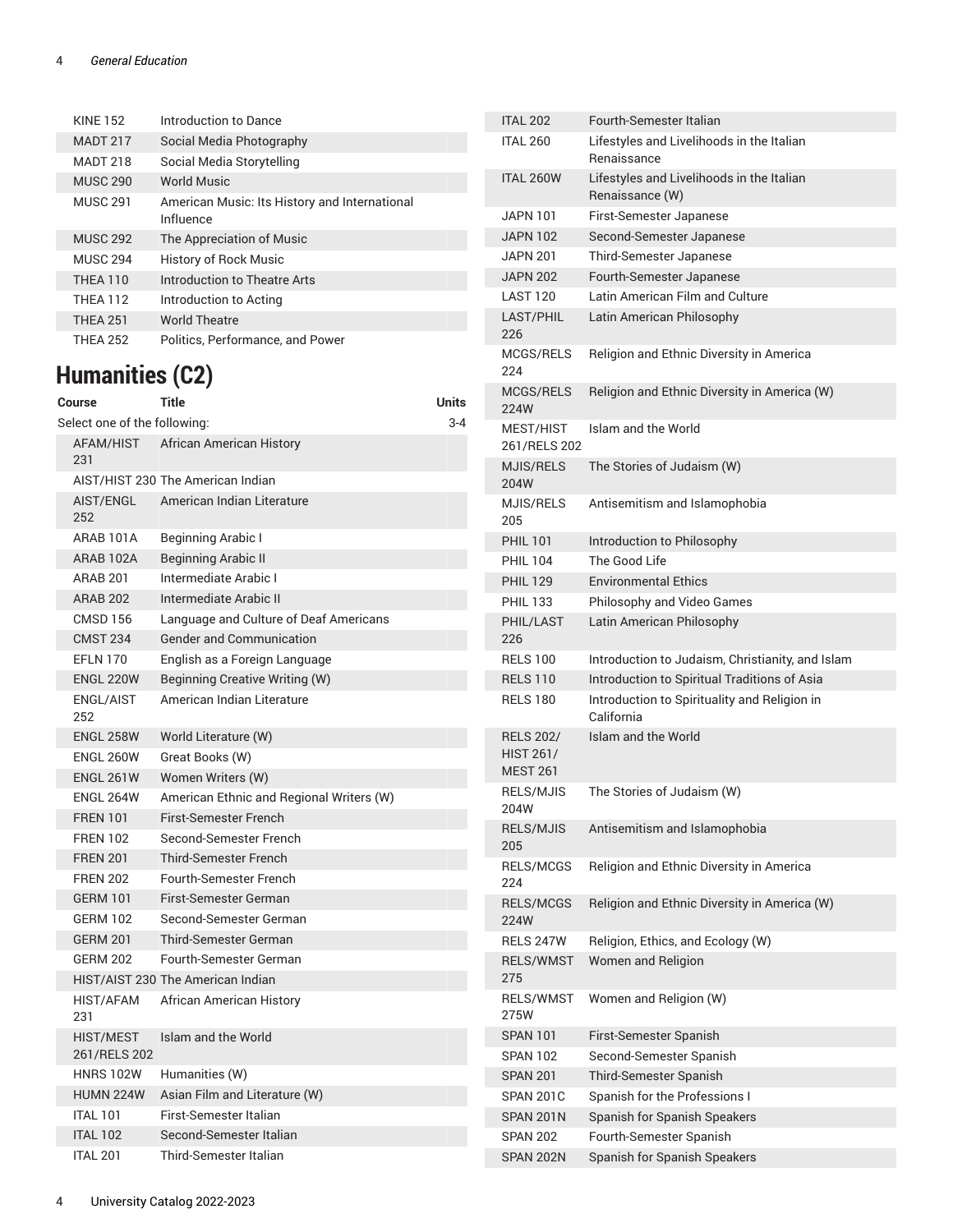| <b>TECH 182</b>   | <b>Science Fiction</b> |
|-------------------|------------------------|
| WMST/RELS<br>275  | Women and Religion     |
| WMST/RELS<br>275W | Women and Religion (W) |

# <span id="page-4-0"></span>**American Institution: US History (C)**

At Chico State, the US History requirement fulfills three units of Area C.

| Course          | Title                 | Units |
|-----------------|-----------------------|-------|
| <b>HIST 130</b> | United States History |       |

### <span id="page-4-1"></span>**American Institution: US Constitution, California State, and Local Government (D)**

At Chico State, the US Constitution, California State, and Local Government requirement fulfills three units of Area D.

| Course          | Title                                           | Units |
|-----------------|-------------------------------------------------|-------|
| <b>POLS 155</b> | American Government: National, State, and Local |       |

# <span id="page-4-2"></span>**Social Sciences (D)**

| Course                       | Title                                                  | Units |
|------------------------------|--------------------------------------------------------|-------|
| Select one of the following: |                                                        | 3     |
| <b>ABUS 101</b>              | Introduction to Agricultural Business and<br>Economics |       |
| AIST/ANTH<br>261             | Peoples and Cultures of Native North America           |       |
| <b>ANTH 112</b>              | Introduction to Archaeology                            |       |
| <b>ANTH 113</b>              | <b>Human Cultural Diversity</b>                        |       |
| <b>ANTH 116</b>              | Power, Violence, and Inequality                        |       |
| <b>ANTH 140</b>              | Magic, Witchcraft, and Religion                        |       |
| <b>ANTH/ASST</b><br>200      | Cultures of Asia                                       |       |
| <b>ANTH/AIST</b><br>261      | Peoples and Cultures of Native North America           |       |
| ASST/ANTH<br>200             | Cultures of Asia                                       |       |
| <b>FCON 101</b>              | Introduction to Economics                              |       |
| <b>ECON 102</b>              | Principles of Macroeconomic Analysis                   |       |
| <b>ECON 103</b>              | Principles of Microeconomic Analysis                   |       |
| <b>GEOG 102</b>              | Peoples, Places, and Environments                      |       |
| GEOG 105                     | California Cultural Landscapes                         |       |
| GEOG 106                     | The American West                                      |       |
| <b>HIST 101</b>              | World History to 1400                                  |       |
| <b>HIST 102</b>              | World History since 1400                               |       |
| <b>HIST 205W</b>             | Global Environmental History (W)                       |       |
| <b>JOUR 210</b>              | Pop Culture and Media Innovation                       |       |
| JOUR/WMST<br>211             | Gender & Sexuality in Media                            |       |
| <b>LAST 110</b>              | Introduction to Latin American Studies                 |       |
| MCGS/SOCI<br>240             | Food Justice                                           |       |

| <b>NFSC 200</b>  | Health at Every Size: A Non-Diet Approach to<br>Wellness         |
|------------------|------------------------------------------------------------------|
| <b>NFSC 200W</b> | Health at Every Size: A Non-Diet Approach to<br>Wellness (W)     |
| <b>PHHA 265</b>  | <b>Human Sexuality</b>                                           |
| POI S 101        | <b>Vital Political Problems</b>                                  |
| <b>POLS 102</b>  | Politics of the Developing World                                 |
| <b>POLS 112</b>  | Law, Politics, and Justice                                       |
| <b>POLS 250</b>  | Introduction to Criminal Justice                                 |
| <b>PSYC151</b>   | Socio-Cultural Context of Psychological<br>Development           |
| <b>PSYC152</b>   | <b>Developmental Wellness</b>                                    |
| <b>RHPM 210</b>  | Your American Lands                                              |
| <b>SOCI 100</b>  | Introduction to Sociology                                        |
| <b>SOCI 200</b>  | Social Problems                                                  |
| <b>SOCI 227</b>  | Sociology of Popular Culture                                     |
| SOCI/WMST<br>230 | Women in Contemporary Societies                                  |
| SOCI/MCGS<br>240 | Food Justice                                                     |
| <b>SWRK170</b>   | Social Welfare Institutions: A Response to Power<br>and Scarcity |
| <b>TECH 180</b>  | Invention and Innovation                                         |
| <b>WMST 170</b>  | Introduction to Women's Studies                                  |
| WMST/JOUR<br>211 | Gender & Sexuality in Media                                      |
| WMST/SOCI<br>230 | Women in Contemporary Societies                                  |
| <b>WMST 233</b>  | Women Internationally                                            |

### <span id="page-4-3"></span>**Lifelong Learning and Self-Development (E)**

| Course                       | <b>Title</b>                                      | <b>Units</b> |
|------------------------------|---------------------------------------------------|--------------|
| Select one of the following: |                                                   | 3            |
| <b>CHLD 252</b>              | <b>Child Development</b>                          |              |
| <b>CHLD 255</b>              | Marriage and Family Relationships                 |              |
| <b>CHLD 272</b>              | Children in a Changing World                      |              |
| <b>CMST 235</b>              | Intercultural Communication Theories and Practice |              |
| <b>CSCI 102</b>              | Living With Technology                            |              |
| <b>FNGI 240</b>              | Literature for Life                               |              |
| <b>ENVL 105</b>              | <b>Environmental Literacy</b>                     |              |
| <b>FNVI 105W</b>             | Environmental Literacy (W)                        |              |
| <b>INST 110W</b>             | Introduction to International Engagement (W)      |              |
| <b>JOUR 255</b>              | Digital Literacy and Media Technology             |              |
| <b>JOUR 255W</b>             | Digital Literacy and Media Technology (W)         |              |
| <b>KINF110</b>               | Physical Activity and Wellness: A Way of Life     |              |
| <b>KINF 247</b>              | <b>World Sports and Games</b>                     |              |
| <b>KINF 295</b>              | Disability and Physical Activity in the Media     |              |
| <b>LIBR 130</b>              | Introduction to Undergraduate Research            |              |
| <b>MADT 102</b>              | Design Thinking                                   |              |
| <b>MCGS 140</b>              | Learning from Men of Color in Leadership          |              |
| <b>MCGS 145</b>              | Learning from Women of Color in Leadership        |              |
| <b>NFSC 100</b>              | <b>Basic Nutrition</b>                            |              |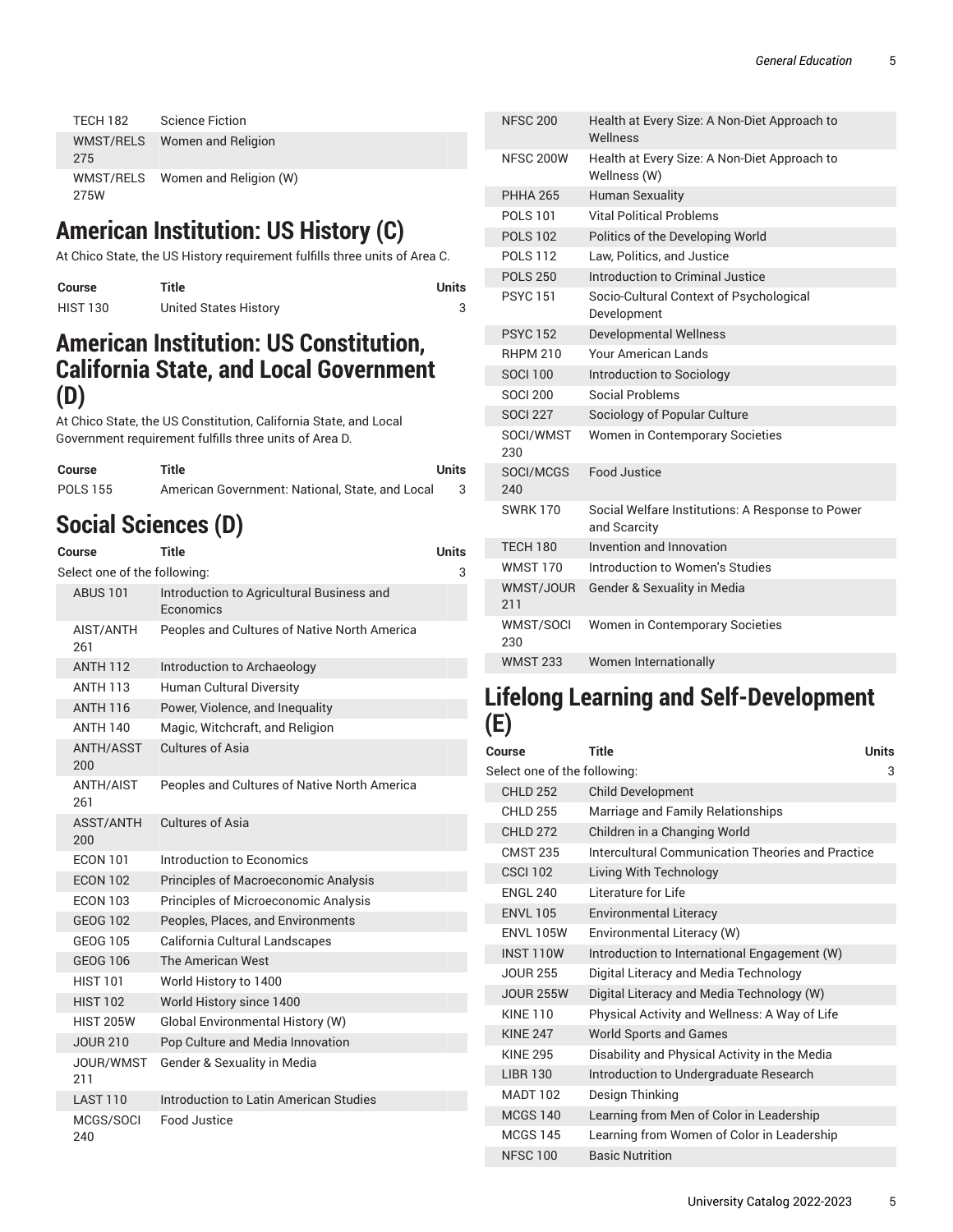#### 6 *General Education*

| <b>PHHA 160</b>  | Personal Health                        |
|------------------|----------------------------------------|
| <b>PHIL 106</b>  | Ethics for College Life and Beyond     |
| <b>PHIL 207</b>  | The Meaning of Life                    |
| <b>PSYC101</b>   | Principles of Psychology               |
| <b>RELS 264</b>  | Dying, Death, and Afterlife            |
| <b>RELS 264W</b> | Dying, Death, and Afterlife (W)        |
| <b>RHPM 180</b>  | Leisure and Life                       |
| <b>RHPM 270</b>  | Food and Beverage Tourism              |
| <b>SOCI 133</b>  | Sociology of Sexuality                 |
| <b>UNIV 101</b>  | Introduction to University Life        |
| <b>UNIV 105W</b> | Self, Identity, and Sustainability (W) |

# <span id="page-5-0"></span>**Ethnic Studies (F)**

Ethnic Studies (F) courses do not fulfill the U.S. Diversity Graduation Requirement.

| Course                               | Title                                                         | <b>Units</b> |
|--------------------------------------|---------------------------------------------------------------|--------------|
| Select one of the following:         |                                                               | 3            |
| AAST/ASST<br>110W                    | Introduction to Asian Studies (W)                             |              |
| <b>AAST 152</b>                      | Introduction to the Asian American Experience                 |              |
| AAST/BLMC<br>330                     | Hmong Cultural Roots & Contemporary Issues                    |              |
| <b>AFAM 170</b>                      | Introduction to Black/African American Studies                |              |
| <b>AFAM 320</b>                      | <b>Hip Hop Culture</b>                                        |              |
| <b>AIST 170</b>                      | Introduction to American Indian/US Native<br>American Studies |              |
| <b>AIST 365</b>                      | American Indian Storytelling/Oral Narrative                   |              |
| ASST/AAST<br>110W                    | Introduction to Asian Studies (W)                             |              |
| <b>BLMC/AAST</b><br>330              | Hmong Cultural Roots & Contemporary Issues                    |              |
| <b>CHLX 157</b>                      | Introduction to Latinx                                        |              |
| CHLX/HIST<br>235                     | <b>Mexican American History</b>                               |              |
| CHLX/POLS<br>328                     | Latino Politics                                               |              |
| <b>CHLX 415</b>                      | Latinx and Immigration                                        |              |
| HIST/CHLX<br>235                     | <b>Mexican American History</b>                               |              |
| <b>HNRS 300/</b><br>MCGS 300H        | Honors Ethnic Studies Methodologies                           |              |
| <b>MCGS 155</b>                      | Introduction to Multicultural and Gender Studies              |              |
| <b>MCGS 155W</b>                     | Introduction to Multicultural and Gender Studies<br>(W)       |              |
| <b>MCGS 300H/</b><br><b>HNRS 300</b> | Honors Ethnic Studies Methodologies                           |              |
| POLS/CHLX<br>328                     | Latino Politics                                               |              |

## <span id="page-5-1"></span>**Upper-Division Pathways**

Students take three upper-division courses, one from each area. At Chico State, students must choose one upper-division pathway for the completion of these requirements. An upper-division pathway connects courses in an intellectually cohesive course of study that explores

an issue or subject from multidisciplinary perspectives. Normally, upper-division GE courses are designed to be taken after students have completed 60 units, including lower-division GE courses in written communication, oral communication, critical thinking, and mathematics/ quantitative reasoning.

### **Agriculture, Food, and Environment Pathway**

Agriculture, Food, and the Environment explores the importance of food through agricultural, environmental, economic, and cultural lenses. By critically thinking about the role of foodways in our everyday lives, students engage in scientific inquiry, explore equitable practices in communities, develop skills related to their field, and produce effective writing and multimedia projects.

Some of these courses may be used toward the [Agriculture,](https://catalog.csuchico.edu/colleges-departments/undergraduate-education/general-education/agriculture-food-environment-ge-minor/#programrequirementstext) Food, and the [Environment](https://catalog.csuchico.edu/colleges-departments/undergraduate-education/general-education/agriculture-food-environment-ge-minor/#programrequirementstext) GE Minor ([https://catalog.csuchico.edu/colleges](https://catalog.csuchico.edu/colleges-departments/undergraduate-education/general-education/agriculture-food-environment-ge-minor/#programrequirementstext)[departments/undergraduate-education/general-education/agriculture](https://catalog.csuchico.edu/colleges-departments/undergraduate-education/general-education/agriculture-food-environment-ge-minor/#programrequirementstext)[food-environment-ge-minor/#programrequirementstext](https://catalog.csuchico.edu/colleges-departments/undergraduate-education/general-education/agriculture-food-environment-ge-minor/#programrequirementstext)).

| Course                            | Title                                                                      | <b>Units</b> |
|-----------------------------------|----------------------------------------------------------------------------|--------------|
|                                   | <b>Scientific Inquiry and Quantitative Reasoning (UD-B)</b>                |              |
| Select one of the following:      |                                                                            | 3            |
| <b>ERTH 375</b>                   | Geology of Food and Health                                                 |              |
| <b>NFSC 310</b>                   | <b>Global Nutrition</b>                                                    |              |
| <b>PSSC 390</b>                   | Food Forever: Comparisons of Sustainable Food<br><b>Production Systems</b> |              |
| <b>PSSC 392</b>                   | World Food and Fiber Systems                                               |              |
| <b>Arts and Humanities (UD-C)</b> |                                                                            |              |
| Select one of the following:      |                                                                            | 3            |
| <b>ENGL 338W</b>                  | Environmental Rhetoric (W)                                                 |              |
| <b>HIST 341W</b>                  | American Environment (W)                                                   |              |
| <b>PHIL 336</b>                   | American Indian Environmental Philosophies                                 |              |
| PHIL/RELS<br>339W                 | Confronting the Animal: Theory, Culture, and<br>Practice (W)               |              |
| <b>RELS/PHIL</b><br>339W          | Confronting the Animal: Theory, Culture, and<br>Practice (W)               |              |
| <b>Social Sciences (UD-D)</b>     |                                                                            |              |
| Select one of the following:      |                                                                            | 3            |
| <b>ABUS 390</b>                   | World Food and Hunger Issues                                               |              |
| <b>ANTH 333</b>                   | Nature, Culture, Environment                                               |              |
| <b>ANTH 340</b>                   | Anthropology of Food                                                       |              |
|                                   | or ANTH 340 Anthropology of Food (W)                                       |              |
| <b>ECON 365</b>                   | <b>Environmental Economics</b>                                             |              |
| <b>GEOG 301W</b>                  | Global Economic Geography (W)                                              |              |
| <b>SOCI 420</b>                   | <b>Environmental Sociology</b>                                             |              |
| <b>Total Units</b>                |                                                                            | 9            |

### **California Studies Pathway**

California Studies takes part in an honest exploration of the diverse ethnic, religious, linguistic, and environmental composition of California in order to navigate trends in current and future culture and industry.

Some of these courses may be used toward the [California Studies GE](https://catalog.csuchico.edu/colleges-departments/undergraduate-education/general-education/california-studies-ge-minor/) [Minor](https://catalog.csuchico.edu/colleges-departments/undergraduate-education/general-education/california-studies-ge-minor/) ([https://catalog.csuchico.edu/colleges-departments/](https://catalog.csuchico.edu/colleges-departments/undergraduate-education/general-education/california-studies-ge-minor/) [undergraduate-education/general-education/california-studies-ge](https://catalog.csuchico.edu/colleges-departments/undergraduate-education/general-education/california-studies-ge-minor/)[minor/\)](https://catalog.csuchico.edu/colleges-departments/undergraduate-education/general-education/california-studies-ge-minor/).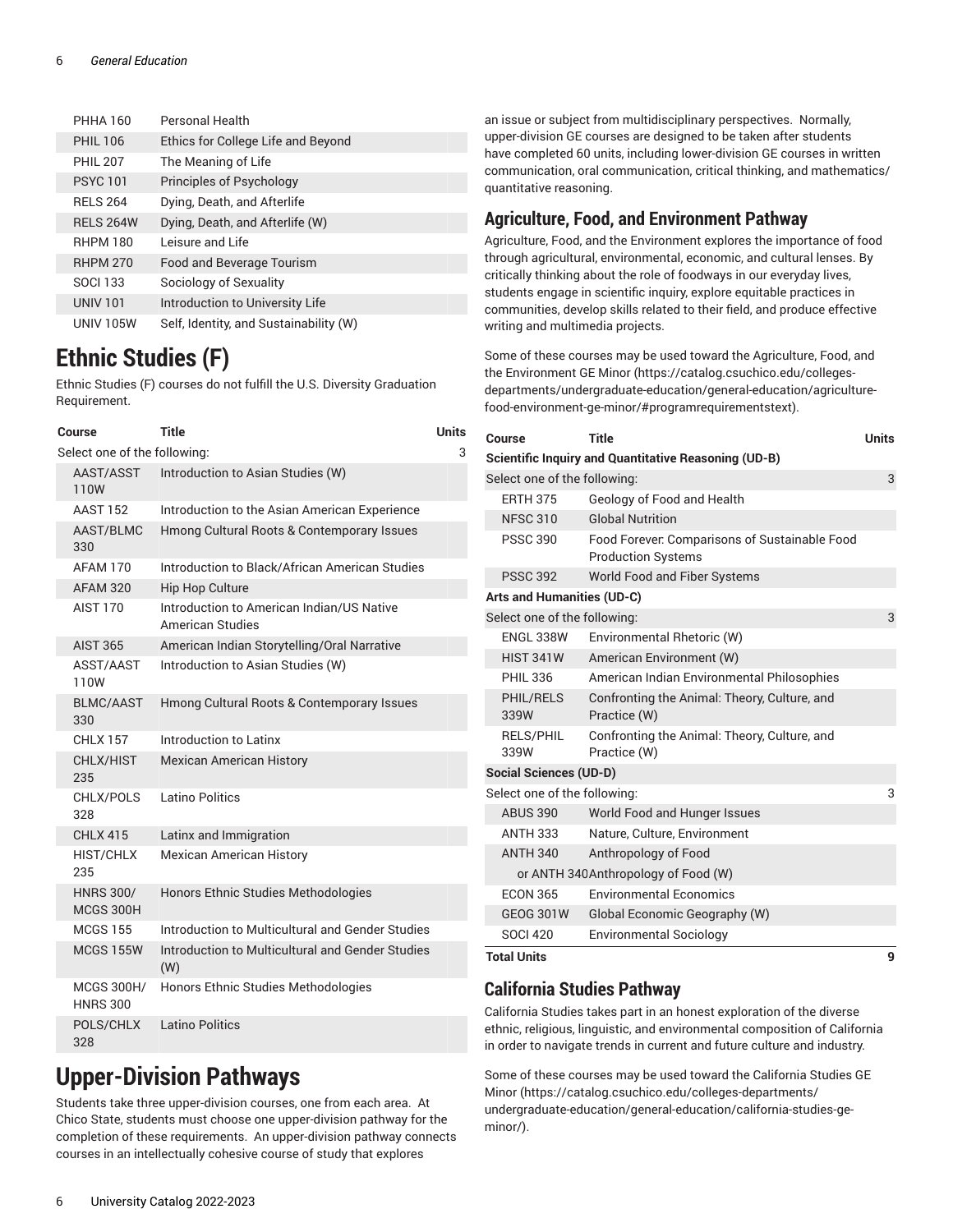| Course                            | <b>Title</b>                                                | <b>Units</b> |
|-----------------------------------|-------------------------------------------------------------|--------------|
|                                   | Scientific Inquiry and Quantitative Reasoning (UD-B)        |              |
| Select one of the following:      |                                                             | 3            |
| <b>BIOL 330</b>                   | California Ethnobotany                                      |              |
| <b>BIOL 334</b>                   | <b>Conservation Ecology</b>                                 |              |
| <b>ERTH 355</b>                   | Natural Disasters                                           |              |
| <b>Arts and Humanities (UD-C)</b> |                                                             |              |
| Select one of the following:      |                                                             | 3            |
| <b>FLNG 355</b>                   | Bilingualism in North America                               |              |
| HIST/LAST<br>382W                 | Modern Mexico (W)                                           |              |
| LAST/HIST<br>382W                 | Modern Mexico (W)                                           |              |
| <b>PHIL 336</b>                   | American Indian Environmental Philosophies                  |              |
| RELS 357W                         | End of the World (W)                                        |              |
| <b>Social Sciences (UD-D)</b>     |                                                             |              |
| Select one of the following:      |                                                             | 3            |
| AIST/ANTH<br>362W                 | California Indians (W)                                      |              |
| <b>ANTH/AIST</b><br>362W          | California Indians (W)                                      |              |
| <b>ECON 365</b>                   | <b>Environmental Economics</b>                              |              |
| <b>MGMT 380W</b>                  | Socio-Economic Innovation in Far-Northern<br>California (W) |              |
| <b>POLS 402</b>                   | <b>State and Local Government</b>                           |              |
| <b>SOSC 302</b>                   | Temporal Concepts: California Ethnic History                |              |
| <b>Total Units</b>                |                                                             | 9            |

### **Equity, Ethics, and Policy Pathway**

In Equity, Ethics and Policy, students explore power structures and the ways people can reclaim the power to shape decisions locally, regionally, and nationally. Examine the ethical complexities involved in balancing the needs and desires of humans in community and develop strategies to reimagine a more equitable world.

Some of these courses may be used toward the Equity, [Ethics,](https://catalog.csuchico.edu/colleges-departments/undergraduate-education/general-education/equity-ethics-policy-ge-minor/) and [Policy](https://catalog.csuchico.edu/colleges-departments/undergraduate-education/general-education/equity-ethics-policy-ge-minor/) GE Minor [\(https://catalog.csuchico.edu/colleges-departments/](https://catalog.csuchico.edu/colleges-departments/undergraduate-education/general-education/equity-ethics-policy-ge-minor/) [undergraduate-education/general-education/equity-ethics-policy-ge](https://catalog.csuchico.edu/colleges-departments/undergraduate-education/general-education/equity-ethics-policy-ge-minor/)[minor/](https://catalog.csuchico.edu/colleges-departments/undergraduate-education/general-education/equity-ethics-policy-ge-minor/)).

| Course                                               | Title                                        | <b>Units</b> |  |
|------------------------------------------------------|----------------------------------------------|--------------|--|
| Scientific Inquiry and Quantitative Reasoning (UD-B) |                                              |              |  |
| Select one of the following:                         |                                              | 3            |  |
| <b>BIOL 303</b>                                      | <b>Human Genetics</b>                        |              |  |
| <b>BIOL 322W</b>                                     | Science and Human Values (W)                 |              |  |
| <b>ERTH 320</b>                                      | <b>Water Equity and Power</b>                |              |  |
| PHYS 376W                                            | War and Peace in the Nuclear Age (W)         |              |  |
| <b>UNIV 330</b>                                      | Undergraduate Research in College Equity and |              |  |
|                                                      | <b>Success</b>                               |              |  |
| <b>Arts and Humanities (UD-C)</b>                    |                                              |              |  |
| Select one of the following:                         |                                              | 3            |  |
| <b>ENGL 355</b>                                      | Bible, Literature, and Culture               |              |  |
| <b>ENGL 356</b>                                      | Literature, Politics, and Activism           |              |  |
| HUMN 300W                                            | Conservatives and Liberals (W)               |              |  |
| <b>PHIL 323W</b>                                     | Moral Issues in Parenting (W)                |              |  |

| Total I Inite                 |                                                              | a |
|-------------------------------|--------------------------------------------------------------|---|
| SOSC 300                      | Great Books and Ideas in the Social Sciences                 |   |
| <b>SOCI 335</b>               | Women, Work, and Family                                      |   |
| <b>POLS 365W</b>              | Theories, Practices, and Administration of Justice<br>(W)    |   |
| GEOG 352                      | The United States                                            |   |
| GEOG 301W                     | Global Economic Geography (W)                                |   |
| ECON 340W                     | Work, Wealth, and Income Distribution (W)                    |   |
| Select one of the following:  |                                                              | 3 |
| <b>Social Sciences (UD-D)</b> |                                                              |   |
| <b>RELS/PHIL</b><br>339W      | Confronting the Animal: Theory, Culture, and<br>Practice (W) |   |
| PHIL/RELS<br>339W             | Confronting the Animal: Theory, Culture, and<br>Practice (W) |   |

**Total Units 9**

### **Gender and Sexuality Pathway**

Be empowered to engage in self-exploration with real-life gender and sexuality issues, in order to develop greater open-mindedness, awareness, empathy and investment in our diverse world. Through a lens of inclusivity and equity, students think critically about the societal, cultural, political, biological and evolutionary systems that shape gender and sexuality.

Some of these courses may be used toward the [Gender and Sexuality GE](https://catalog.csuchico.edu/colleges-departments/undergraduate-education/general-education/gender-sexuality-ge-minor/) [Minor](https://catalog.csuchico.edu/colleges-departments/undergraduate-education/general-education/gender-sexuality-ge-minor/) ([https://catalog.csuchico.edu/colleges-departments/](https://catalog.csuchico.edu/colleges-departments/undergraduate-education/general-education/gender-sexuality-ge-minor/) [undergraduate-education/general-education/gender-sexuality-ge-minor/\)](https://catalog.csuchico.edu/colleges-departments/undergraduate-education/general-education/gender-sexuality-ge-minor/).

| Course                            | <b>Title</b>                                                                | <b>Units</b> |  |
|-----------------------------------|-----------------------------------------------------------------------------|--------------|--|
|                                   | <b>Scientific Inquiry and Quantitative Reasoning (UD-B)</b>                 |              |  |
| Select one of the following:      |                                                                             | 3            |  |
| <b>BIOL 323</b>                   | <b>Biology of Sex</b>                                                       |              |  |
| MCGS/NURS<br>326W                 | Gender and Sexuality Perspectives on Disease (W)                            |              |  |
| NURS/MCGS<br>326W                 | Gender and Sexuality Perspectives on Disease (W)                            |              |  |
| 368                               | PHHA/WMST Women's Health                                                    |              |  |
| 368                               | WMST/PHHA Women's Health                                                    |              |  |
| <b>Arts and Humanities (UD-C)</b> |                                                                             |              |  |
| Select one of the following:      |                                                                             | 3            |  |
| HIST/WMST<br>326                  | Gender and Sexuality in Modern European History                             |              |  |
| HIST/WMST<br>335                  | Gender and Sexuality in American History                                    |              |  |
| MCGS/THEA<br>315                  | Performance of Identity                                                     |              |  |
| QTST 310W                         | Lesbian, Gay, Bisexual, Transgender, and Queer<br>Issues and Identities (W) |              |  |
| THEA/MCGS<br>315                  | Performance of Identity                                                     |              |  |
| WMST/HIST<br>326                  | Gender and Sexuality in Modern European History                             |              |  |
| WMST/HIST<br>335                  | Gender and Sexuality in American History                                    |              |  |
| <b>Social Sciences (UD-D)</b>     |                                                                             |              |  |
| Select one of the following:      |                                                                             | 3            |  |
|                                   |                                                                             |              |  |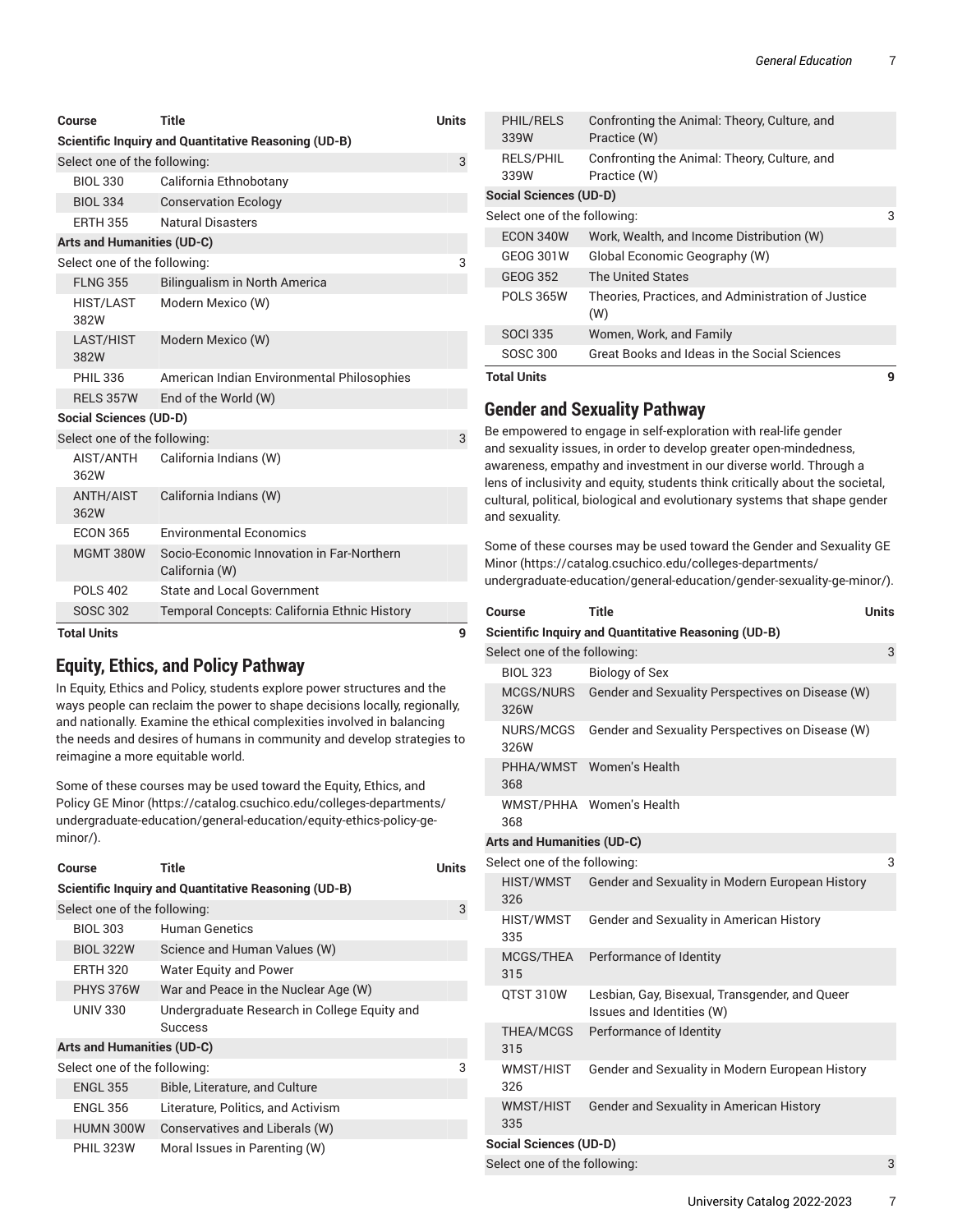| Total Units       |                                                 | g |
|-------------------|-------------------------------------------------|---|
| <b>WMST 339</b>   | <b>Cultural Images of Women</b>                 |   |
| WMST/POLS<br>324W | Women and Politics (W)                          |   |
| <b>SOCI 335</b>   | Women, Work, and Family                         |   |
| <b>PSYC 345</b>   | Psychology of Women                             |   |
| POLS/MCGS<br>401W | Sexual Minorities Law/Politics (W)              |   |
| MCGS/POLS<br>401W | Sexual Minorities Law/Politics (W)              |   |
| POLS/WMST<br>324W | Women and Politics (W)                          |   |
| CHLD 333W         | Children's Gender and Sexuality Development (W) |   |

### **Global Studies Pathway**

Global Studies expands your worldview through increased awareness of the art, science, politics, foodways, religions, and economic systems of the world. Learn to communicate across cultures and appreciate the challenges posed by unequal regional development.

Some of these courses may be used toward the [Global Studies GE Minor](https://catalog.csuchico.edu/colleges-departments/undergraduate-education/general-education/global-studies-ge-minor/) ([https://catalog.csuchico.edu/colleges-departments/undergraduate](https://catalog.csuchico.edu/colleges-departments/undergraduate-education/general-education/global-studies-ge-minor/)[education/general-education/global-studies-ge-minor/](https://catalog.csuchico.edu/colleges-departments/undergraduate-education/general-education/global-studies-ge-minor/)).

| Course                                                      | Title                                                                      | Units |  |  |
|-------------------------------------------------------------|----------------------------------------------------------------------------|-------|--|--|
| <b>Scientific Inquiry and Quantitative Reasoning (UD-B)</b> |                                                                            |       |  |  |
| Select one of the following:                                |                                                                            | 3     |  |  |
| <b>NFSC 310</b>                                             | <b>Global Nutrition</b>                                                    |       |  |  |
| PHYS 376W                                                   | War and Peace in the Nuclear Age (W)                                       |       |  |  |
| <b>PSSC 390</b>                                             | Food Forever: Comparisons of Sustainable Food<br><b>Production Systems</b> |       |  |  |
| <b>PSSC 392</b>                                             | World Food and Fiber Systems                                               |       |  |  |
| <b>Arts and Humanities (UD-C)</b>                           |                                                                            |       |  |  |
| Select one of the following:                                |                                                                            | 3     |  |  |
| <b>ENGL 353</b>                                             | Multicultural Literature: Issues and Themes                                |       |  |  |
| <b>FLNG 340W</b>                                            | World Literature in Translation (W)                                        |       |  |  |
| <b>FLNG 380</b>                                             | Language and Culture in Film                                               |       |  |  |
| <b>HIST 305</b>                                             | Catastrophe, Memory, and Society                                           |       |  |  |
| <b>HIST/MEST</b><br>362W                                    | Middle Eastern Empires (W)                                                 |       |  |  |
| <b>HIST/MEST</b><br>363                                     | The Modern Middle East                                                     |       |  |  |
| MEST/HIST<br>362W                                           | Middle Eastern Empires (W)                                                 |       |  |  |
| MEST/HIST<br>363                                            | The Modern Middle Fast                                                     |       |  |  |
| <b>PHIL 341W</b>                                            | Justice and Global Issues (W)                                              |       |  |  |
| <b>RELS 332</b>                                             | World Religions and Global Issues                                          |       |  |  |
| <b>Social Sciences (UD-D)</b>                               |                                                                            |       |  |  |
| Select one of the following:                                |                                                                            | 3     |  |  |
| <b>ABUS 390</b>                                             | World Food and Hunger Issues                                               |       |  |  |
| AFRI/ANTH<br>376W                                           | Africa: Continuity and Change (W)                                          |       |  |  |
| <b>ANTH/AFRI</b><br>376W                                    | Africa: Continuity and Change (W)                                          |       |  |  |
| ANTH 377W                                                   | Anthropology of the Islamic World (W)                                      |       |  |  |

| <b>Total Units</b> |                                                         | q |
|--------------------|---------------------------------------------------------|---|
| <b>SOCI 370</b>    | <b>Population and Migration</b>                         |   |
| SOCI 354           | <b>Global Perspectives on Ethnicity and Nationalism</b> |   |
| <b>PHHA 323</b>    | International Health                                    |   |
| LAST/GEOG<br>357   | Lands and Peoples of Latin America                      |   |
| GEOG/LAST<br>357   | Lands and Peoples of Latin America                      |   |
| GEOG 303           | Geography and World Affairs                             |   |

### **Health and Wellness Pathway**

Learn how to empower yourself and others to thrive in all aspects of wellness to enjoy a healthy, productive, and fulfilling life. In Health and Wellness, students explore ways to enhance their physical and mental health.

Some of these courses may be used toward the Health and [Wellness](https://catalog.csuchico.edu/colleges-departments/undergraduate-education/general-education/health-wellness-ge-minor/) GE [Minor](https://catalog.csuchico.edu/colleges-departments/undergraduate-education/general-education/health-wellness-ge-minor/) ([https://catalog.csuchico.edu/colleges-departments/](https://catalog.csuchico.edu/colleges-departments/undergraduate-education/general-education/health-wellness-ge-minor/) [undergraduate-education/general-education/health-wellness-ge-minor/\)](https://catalog.csuchico.edu/colleges-departments/undergraduate-education/general-education/health-wellness-ge-minor/).

| Course                            | <b>Title</b>                                                                | <b>Units</b> |
|-----------------------------------|-----------------------------------------------------------------------------|--------------|
|                                   | <b>Scientific Inquiry and Quantitative Reasoning (UD-B)</b>                 |              |
| Select one of the following:      |                                                                             | 3            |
| <b>BIOL 311</b>                   | Pandemics, Germs, and Society                                               |              |
| <b>BIOL 318</b>                   | <b>Biology of Childhood</b>                                                 |              |
| <b>BIOL 345</b>                   | <b>Health and Lifestyle Diseases</b>                                        |              |
| MCGS/NURS<br>326W                 | Gender and Sexuality Perspectives on Disease (W)                            |              |
| <b>NFSC 303</b>                   | <b>Nutrition and Physical Fitness</b>                                       |              |
| NURS/MCGS<br>326W                 | Gender and Sexuality Perspectives on Disease (W)                            |              |
| 368                               | PHHA/WMST Women's Health                                                    |              |
| 368                               | WMST/PHHA Women's Health                                                    |              |
| <b>Arts and Humanities (UD-C)</b> |                                                                             |              |
| Select one of the following:      |                                                                             | 3            |
| ENGL 342W                         | Literature of the Child (W)                                                 |              |
| <b>HIST 305</b>                   | Catastrophe, Memory, and Society                                            |              |
| <b>PHIL 327W</b>                  | Health Ethics (W)                                                           |              |
| QTST 310W                         | Lesbian, Gay, Bisexual, Transgender, and Queer<br>Issues and Identities (W) |              |
| <b>Social Sciences (UD-D)</b>     |                                                                             |              |
| Select one of the following:      |                                                                             | 3            |
| <b>CHLD 321</b>                   | Risk and Resilience in Development                                          |              |
| <b>CHLD 360</b>                   | Social-Emotional Intelligence: Development and<br>Learning                  |              |
| <b>ECON 352</b>                   | <b>Medical Economics</b>                                                    |              |
| <b>PHHA 370</b>                   | Drugs in Our Society                                                        |              |
| <b>PSYC 321</b>                   | Brain, Mind, and Behavior                                                   |              |
| <b>SOCI 363</b>                   | Sociology of Human Stress                                                   |              |
| <b>Total Units</b>                |                                                                             | 9            |

### **Innovation, Design, and the Arts Pathway**

Innovation, Design, and the Arts is hands-on where technology and aesthetics converge. Coursework centers on historical, cultural,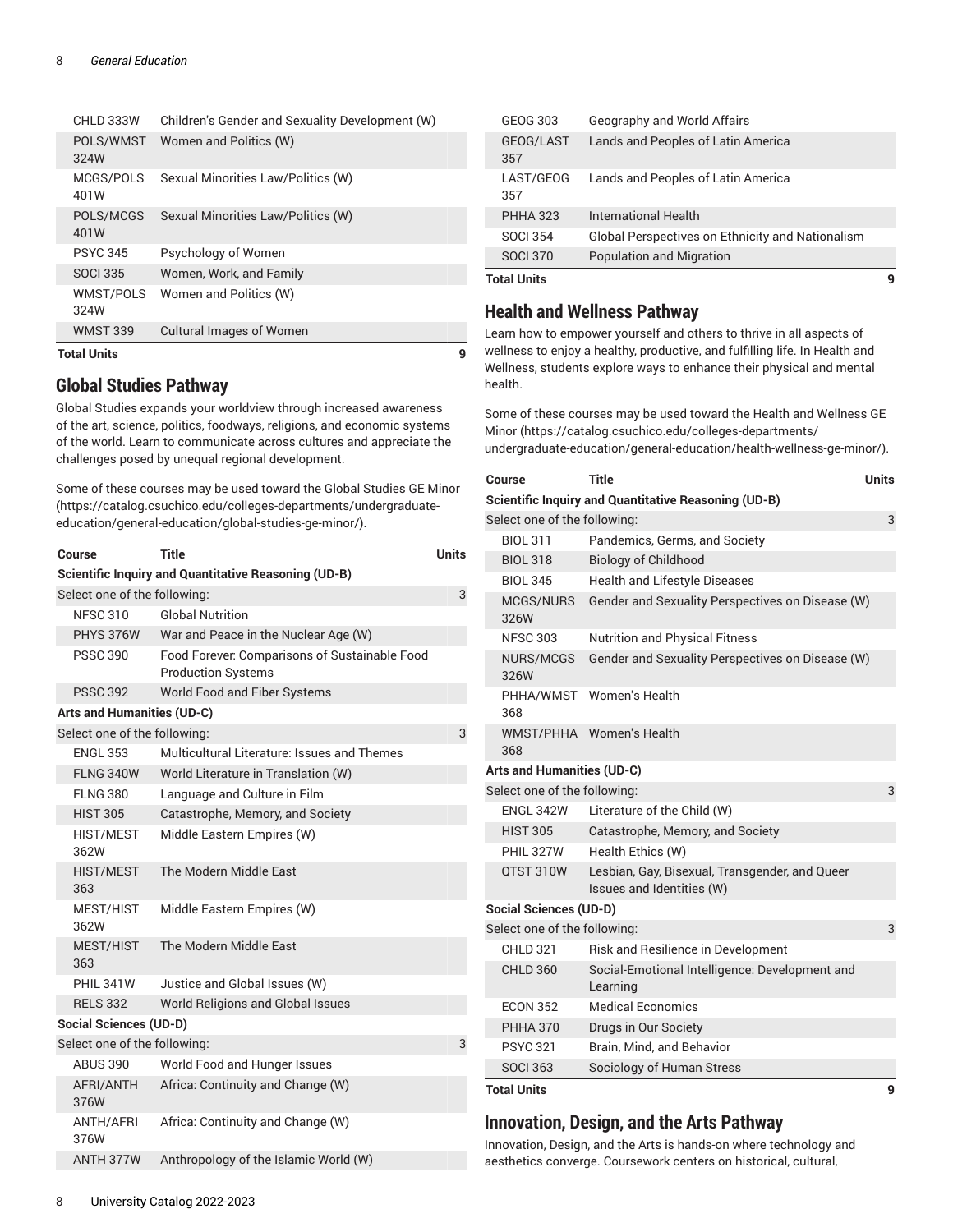technological, and artistic ideas and skills essential to expanding your creative and innovative potential.

Some of these courses may be used toward the [Innovation,](https://catalog.csuchico.edu/colleges-departments/undergraduate-education/general-education/innovation-design-arts-ge-minor/) Design, and the Arts GE [Minor](https://catalog.csuchico.edu/colleges-departments/undergraduate-education/general-education/innovation-design-arts-ge-minor/) ([https://catalog.csuchico.edu/colleges-departments/](https://catalog.csuchico.edu/colleges-departments/undergraduate-education/general-education/innovation-design-arts-ge-minor/) [undergraduate-education/general-education/innovation-design-arts-ge](https://catalog.csuchico.edu/colleges-departments/undergraduate-education/general-education/innovation-design-arts-ge-minor/)[minor/](https://catalog.csuchico.edu/colleges-departments/undergraduate-education/general-education/innovation-design-arts-ge-minor/)).

|                              | Course                            | <b>Title</b>                                                | <b>Units</b> |
|------------------------------|-----------------------------------|-------------------------------------------------------------|--------------|
|                              |                                   | <b>Scientific Inquiry and Quantitative Reasoning (UD-B)</b> |              |
| Select one of the following: |                                   |                                                             |              |
|                              | <b>BIOL 322W</b>                  | Science and Human Values (W)                                |              |
|                              | <b>PHYS 307</b>                   | <b>Physics of Music</b>                                     |              |
|                              | SCED 300W                         | Scientific Innovations Behind Modern Technology<br>(W)      |              |
|                              | TECH 380W                         | Inventing the Future (W)                                    |              |
|                              | <b>Arts and Humanities (UD-C)</b> |                                                             |              |
|                              | Select one of the following:      |                                                             | 3            |
|                              | <b>ENGL 330W</b>                  | Introduction to Technical Writing (W)                       |              |
|                              | <b>FLNG 340W</b>                  | World Literature in Translation (W)                         |              |
|                              | <b>FLNG 380</b>                   | Language and Culture in Film                                |              |
|                              | <b>HIST 365</b>                   | The Scientific Revolution                                   |              |
|                              | 315                               | MCGS/THEA Performance of Identity                           |              |
|                              | 315                               | THEA/MCGS Performance of Identity                           |              |
|                              | <b>Social Sciences (UD-D)</b>     |                                                             |              |
|                              | Select one of the following:      |                                                             | 3            |
|                              | <b>CSCI 431W</b>                  | Usability Engineering (W)                                   |              |
|                              | <b>GEOG 305</b>                   | Mobile, Wired, and Tracked: Our Digital Planet              |              |
|                              | <b>MADT 307</b>                   | Technology and Communication                                |              |
|                              | <b>SOSC 300</b>                   | Great Books and Ideas in the Social Sciences                |              |

**Total Units 9**

### **Race, Ethnicity, and Sovereignty Pathway**

WMST 339 Cultural Images of Women

Race, Ethnicity, and Sovereignty allows you to identify the conditions that shape the lived experiences of Black, Latinx/e, Asian, Indigenous, Native American, and/or other communities of color with a particular emphasis on but not exclusive to the United States.

Some of these courses may be used toward the Race, [Ethnicity,](https://catalog.csuchico.edu/colleges-departments/undergraduate-education/general-education/race-ethnicity-sovereignty-ge-minor/) and [Sovereignty](https://catalog.csuchico.edu/colleges-departments/undergraduate-education/general-education/race-ethnicity-sovereignty-ge-minor/) GE Minor [\(https://catalog.csuchico.edu/colleges](https://catalog.csuchico.edu/colleges-departments/undergraduate-education/general-education/race-ethnicity-sovereignty-ge-minor/)[departments/undergraduate-education/general-education/race-ethnicity](https://catalog.csuchico.edu/colleges-departments/undergraduate-education/general-education/race-ethnicity-sovereignty-ge-minor/)[sovereignty-ge-minor/\)](https://catalog.csuchico.edu/colleges-departments/undergraduate-education/general-education/race-ethnicity-sovereignty-ge-minor/).

| Course                     |                              | Title                                                          | <b>Units</b> |
|----------------------------|------------------------------|----------------------------------------------------------------|--------------|
|                            |                              | Scientific Inquiry and Quantitative Reasoning (UD-B)           |              |
|                            | Select one of the following: |                                                                | 3            |
|                            | <b>BIOL 302W</b>             | Evolution (W)                                                  |              |
|                            | <b>BIOL 323</b>              | Biology of Sex                                                 |              |
|                            | <b>ERTH 320</b>              | <b>Water Equity and Power</b>                                  |              |
|                            | <b>UNIV 330</b>              | Undergraduate Research in College Equity and<br><b>Success</b> |              |
| Arts and Humanities (UD-C) |                              |                                                                |              |
|                            | Select one of the following: |                                                                |              |

| Multicultural Literature: Issues and Themes<br><b>ENGL 353</b> |  |
|----------------------------------------------------------------|--|
|----------------------------------------------------------------|--|

| <b>Total Units</b>            |                                                         | 9 |
|-------------------------------|---------------------------------------------------------|---|
| <b>SOCI 370</b>               | Population and Migration                                |   |
| <b>PSYC 391</b>               | Psychology of Prejudice, Hate, and Violence             |   |
| <b>MCGS 350</b>               | Issues in Racial and Ethnic Equity                      |   |
| LAST/GEOG<br>357              | Lands and Peoples of Latin America                      |   |
| GEOG/LAST<br>357              | Lands and Peoples of Latin America                      |   |
| Select one of the following:  |                                                         | 3 |
| <b>Social Sciences (UD-D)</b> |                                                         |   |
| <b>PHIL 337W</b>              | Philosophy of Race (W)                                  |   |
| LAST/HIST<br>382W             | Modern Mexico (W)                                       |   |
| <b>HIST/LAST</b><br>382W      | Modern Mexico (W)                                       |   |
| <b>FLNG 355</b>               | Bilingualism in North America                           |   |
| <b>ENGL 364W</b>              | American Ethnic and Regional Literature in Focus<br>(W) |   |

### **Science, Technology, and Society Pathway**

Emerging technologies and unexpected discoveries shape your everyday life. From scientific revolutions and artistic evolutions to social media and gaming environments, examine the ideas we create and content we consume that define who we are, where we're going, and why we matter.

Some of these courses may be used toward the Science, [Technology,](https://catalog.csuchico.edu/colleges-departments/undergraduate-education/general-education/science-technology-society-ge-minor/) and [Society GE Minor](https://catalog.csuchico.edu/colleges-departments/undergraduate-education/general-education/science-technology-society-ge-minor/) ([https://catalog.csuchico.edu/colleges-departments/](https://catalog.csuchico.edu/colleges-departments/undergraduate-education/general-education/science-technology-society-ge-minor/) [undergraduate-education/general-education/science-technology-society](https://catalog.csuchico.edu/colleges-departments/undergraduate-education/general-education/science-technology-society-ge-minor/)[ge-minor/](https://catalog.csuchico.edu/colleges-departments/undergraduate-education/general-education/science-technology-society-ge-minor/)).

| Course                            | Title                                                            | <b>Units</b> |  |  |  |
|-----------------------------------|------------------------------------------------------------------|--------------|--|--|--|
|                                   | Scientific Inquiry and Quantitative Reasoning (UD-B)             |              |  |  |  |
|                                   | Select one of the following:<br>3                                |              |  |  |  |
| <b>BIOL 302W</b>                  | Evolution (W)                                                    |              |  |  |  |
| <b>BIOL 303</b>                   | <b>Human Genetics</b>                                            |              |  |  |  |
| <b>PHYS 307</b>                   | <b>Physics of Music</b>                                          |              |  |  |  |
| SCED 300W                         | Scientific Innovations Behind Modern Technology<br>(W)           |              |  |  |  |
| TECH 380W                         | Inventing the Future (W)                                         |              |  |  |  |
| <b>Arts and Humanities (UD-C)</b> |                                                                  |              |  |  |  |
| Select one of the following:      |                                                                  | 3            |  |  |  |
| <b>ENGL 350W</b>                  | Science, Technology and the Literature of Cultural<br>Change (W) |              |  |  |  |
| <b>HIST 365</b>                   | The Scientific Revolution                                        |              |  |  |  |
| PHIL 370W                         | Philosophy of Science (W)                                        |              |  |  |  |
| <b>RELS 357W</b>                  | End of the World (W)                                             |              |  |  |  |
| <b>Social Sciences (UD-D)</b>     |                                                                  |              |  |  |  |
| Select one of the following:      |                                                                  | 3            |  |  |  |
| <b>GEOG 303</b>                   | Geography and World Affairs                                      |              |  |  |  |
| GEOG 305                          | Mobile, Wired, and Tracked: Our Digital Planet                   |              |  |  |  |
| <b>MADT 307</b>                   | <b>Technology and Communication</b>                              |              |  |  |  |
| <b>PSYC 321</b>                   | Brain, Mind, and Behavior                                        |              |  |  |  |
| <b>PSYC 345</b>                   | Psychology of Women                                              |              |  |  |  |
| RELS/SOCI<br>341                  | Science, Technology, and Religion                                |              |  |  |  |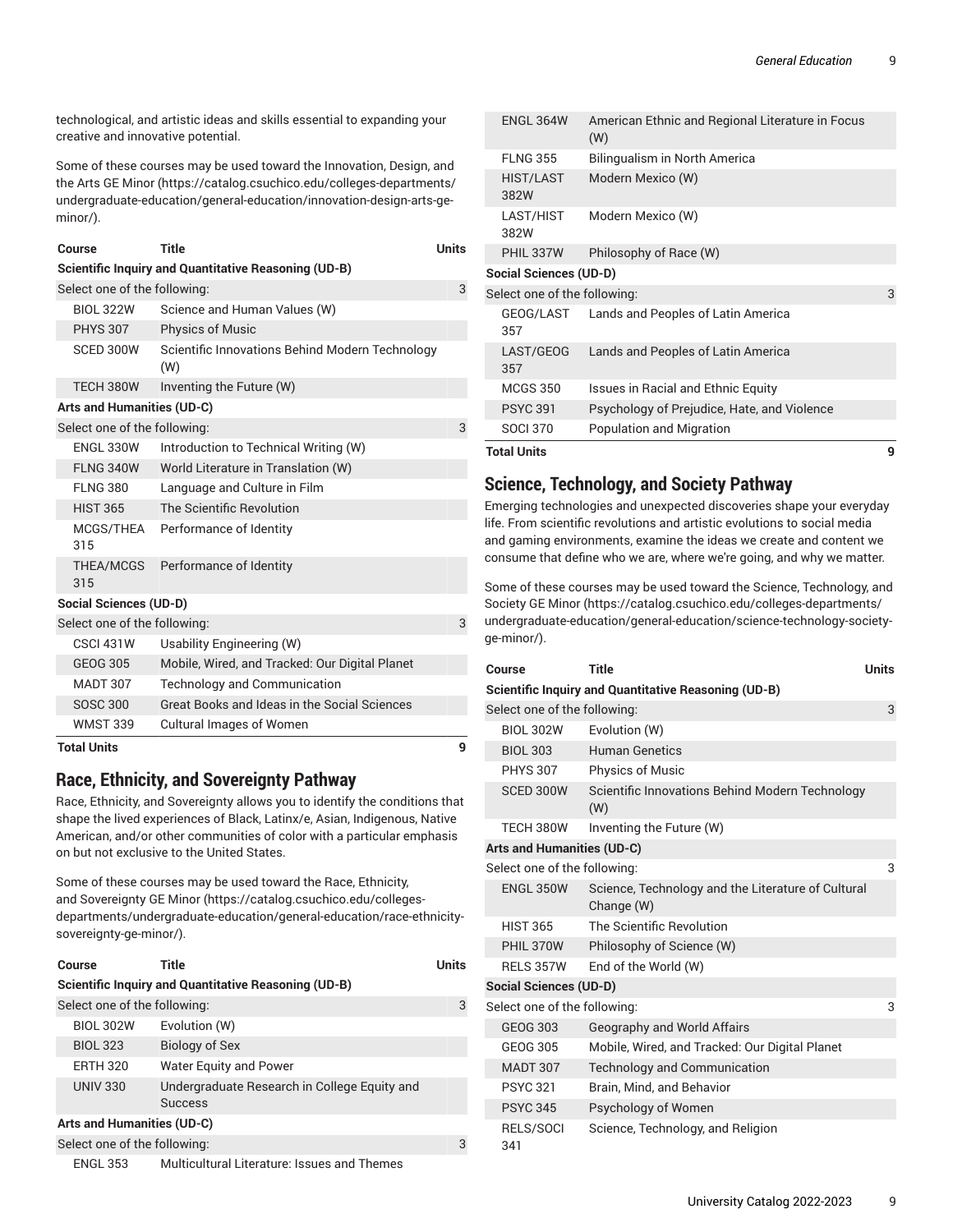| <b>Total Units</b> |                                   | a |     |
|--------------------|-----------------------------------|---|-----|
| 341                |                                   |   |     |
| SOCI/RELS          | Science, Technology, and Religion |   | Aqr |

### **Sustainability and Climate Change Pathway**

Climate change and environmental inequality will affect every part of our lives and those of families, and communities. Sustainability and Climate Change brings together ethics, history, and the natural and social sciences to collectively imagine and design the solutions our society needs.

Some of these courses may be used toward the [Sustainability and](https://catalog.csuchico.edu/colleges-departments/undergraduate-education/general-education/sustainability-climate-change-ge-minor/) [Climate Change GE Minor \(https://catalog.csuchico.edu/colleges](https://catalog.csuchico.edu/colleges-departments/undergraduate-education/general-education/sustainability-climate-change-ge-minor/)[departments/undergraduate-education/general-education/sustainability](https://catalog.csuchico.edu/colleges-departments/undergraduate-education/general-education/sustainability-climate-change-ge-minor/)[climate-change-ge-minor/\)](https://catalog.csuchico.edu/colleges-departments/undergraduate-education/general-education/sustainability-climate-change-ge-minor/).

#### **Course Title Units**

|                                   |  | <b>Scientific Inquiry and Quantitative Reasoning (UD-B)</b>                   |   |  |
|-----------------------------------|--|-------------------------------------------------------------------------------|---|--|
| Select one of the following:      |  |                                                                               |   |  |
| <b>BIOL 322W</b>                  |  | Science and Human Values (W)                                                  |   |  |
| <b>BIOL 334</b>                   |  | <b>Conservation Ecology</b>                                                   |   |  |
| <b>CIMT 363W</b>                  |  | Sustainability and the Built Environment (W)                                  |   |  |
| <b>ERTH 330W</b>                  |  | Environmental Science (W)                                                     |   |  |
| <b>ERTH 340</b>                   |  | Sustainability of Marine Environments: The Fate<br>between People and the Sea |   |  |
| <b>ERTH 355</b>                   |  | <b>Natural Disasters</b>                                                      |   |  |
| <b>Arts and Humanities (UD-C)</b> |  |                                                                               |   |  |
| Select one of the following:      |  |                                                                               | 3 |  |
| <b>ENGL 354</b>                   |  | <b>Classical Literature</b>                                                   |   |  |
| <b>HIST 341W</b>                  |  | American Environment (W)                                                      |   |  |
| <b>PHIL 336</b>                   |  | American Indian Environmental Philosophies                                    |   |  |
| PHIL 370W                         |  | Philosophy of Science (W)                                                     |   |  |
| <b>RELS 357W</b>                  |  | End of the World (W)                                                          |   |  |
| <b>Social Sciences (UD-D)</b>     |  |                                                                               |   |  |
| Select one of the following:      |  |                                                                               | 3 |  |
| <b>ANTH 333</b>                   |  | Nature, Culture, Environment                                                  |   |  |
| <b>ECON 365</b>                   |  | <b>Environmental Economics</b>                                                |   |  |
| <b>GEOG 304</b>                   |  | Sustainability and Climate Change Issues                                      |   |  |
| <b>SOCI 420</b>                   |  | <b>Environmental Sociology</b>                                                |   |  |
| Tatal Unite                       |  |                                                                               | ົ |  |

**Total Units 9**

### <span id="page-9-0"></span>**Majors with Modifications to General Education Requirements**

Following is a list of all majors in which GE requirements have been modified. These modifications include special approval for various required non-GE courses to count in the GE areas indicated.

#### **Advanced Manufacturing and Applied Robotics BS**

- Take one course in either Arts (C1) or Humanities (C2). The other is waived.
- AMAR 440B is an approved major course substitution for Lifelong Learning and Self-Development (E).
- AMAR 360 fulfills Upper-Division Scientific Inquiry and Quantitative Reasoning (UD-B).

#### **Agricultural Science BS**

- ANSC 101 is an approved major course substitution for Life Science (B2).
- AGRI 482W is an approved major course substitution for Upper-Division Social Sciences (UD-D).

These modifications apply to [The Option in Agricultural](https://catalog.csuchico.edu/colleges-departments/college-agriculture/agriculture/agricultural-science-bs/#agriculturalscienceeducation) Science and [Education](https://catalog.csuchico.edu/colleges-departments/college-agriculture/agriculture/agricultural-science-bs/#agriculturalscienceeducation) [\(https://catalog.csuchico.edu/colleges](https://catalog.csuchico.edu/colleges-departments/college-agriculture/agriculture/agricultural-science-bs/#agriculturalscienceeducation)[departments/college-agriculture/agriculture/agricultural-science-bs/](https://catalog.csuchico.edu/colleges-departments/college-agriculture/agriculture/agricultural-science-bs/#agriculturalscienceeducation) [#agriculturalscienceeducation\)](https://catalog.csuchico.edu/colleges-departments/college-agriculture/agriculture/agricultural-science-bs/#agriculturalscienceeducation) only.

- EDTE 451 is an approved major course substitution for Lifelong Learning and Self-Development (E).
- ENGL 471 is an approved major course substitution for Upper-Division Arts and Humanities (UD-C).

#### **Agricultural Business BS**

- ANSC 101 is an approved major course substitution for Life Science (B2).
- AGRI 482W is an approved major course substitution for Upper-Division Social Sciences (UD-D).

#### **Animal Science BS**

- ANSC 101 is an approved major course substitution for Life Science (B2).
- AGRI 482W is an approved major course substitution for Upper-Division Social Sciences (UD-D).

#### **Biochemistry BS**

• CHEM 401W is an approved major course substitution for Upper-Division Scientific Inquiry and Quantitative Reasoning (UD-B).

#### **Biological Sciences BA**

• BIOL 360 is an approved major course substitution for Upper-Division Scientific Inquiry and Quantitative Reasoning (UD-B).

#### **Biological Sciences BS**

• BIOL 360 is an approved major course substitution for Upper-Division Scientific Inquiry and Quantitative Reasoning (UD-B).

#### **Business Administration BS**

• BSIS 308 is an approved major course substitution for Upper-Division Scientific Inquiry and Quantitative Reasoning (UD-B).

#### **Business Information Systems BS**

• BSIS 308 is an approved major course substitution for Upper-Division Scientific Inquiry and Quantitative Reasoning (UD-B).

#### **Chemistry BA**

• CHEM 401W is an approved major course substitution for Upper-Division Scientific Inquiry and Quantitative Reasoning (UD-B).

#### **Chemistry BS**

• CHEM 401W is an approved major course substitution for Upper-Division Scientific Inquiry and Quantitative Reasoning (UD-B).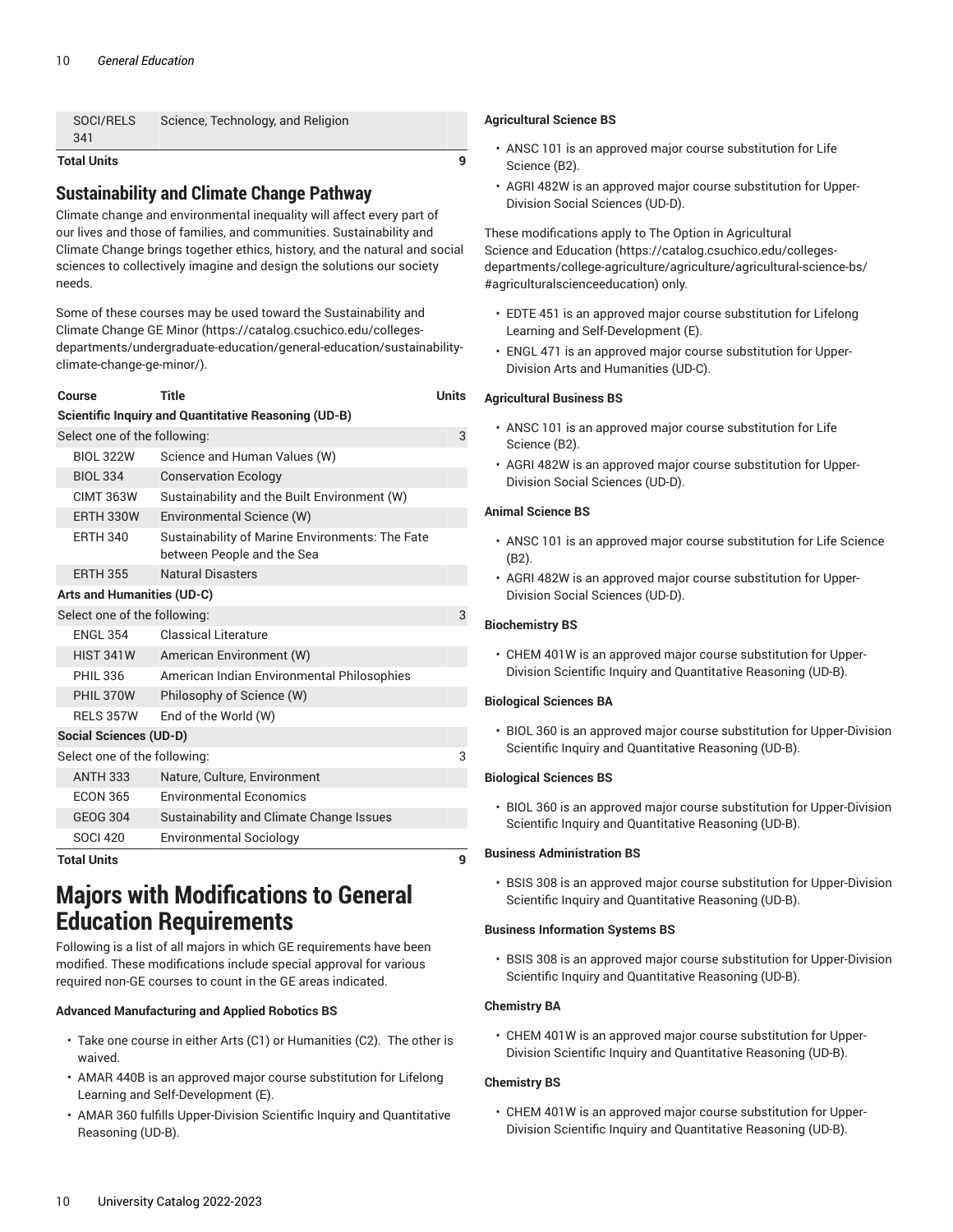#### **Civil Engineering BS**

- Take CMST 131 for Oral Communication (A1).
- Critical [Thinking](https://www.calstate.edu/attend/student-services/casper/Pages/high-unit-majors.aspx) (A3) is waived. [\(https://www.calstate.edu/attend/](https://www.calstate.edu/attend/student-services/casper/Pages/high-unit-majors.aspx) [student-services/casper/Pages/high-unit-majors.aspx](https://www.calstate.edu/attend/student-services/casper/Pages/high-unit-majors.aspx))
- Take only one course in either Arts (C1) or Humanities (C2). The other is waived.
- CIVL 302W fulfills Social Sciences (D).
- CIVL 495 fulfills Lifelong Learning and Self-Development (E).
- CIVL 461 is an approved major course substitution for Upper-Division Scientific Inquiry and Quantitative Reasoning (UD-B).

#### **Communication Design BFA**

• ANTH 283 is an approved major course substitution for Social Sciences (D).

#### **Computer Engineering BS**

- Critical [Thinking](https://www.calstate.edu/attend/student-services/casper/Pages/high-unit-majors.aspx) (A3) is waived. [\(https://www.calstate.edu/attend/](https://www.calstate.edu/attend/student-services/casper/Pages/high-unit-majors.aspx) [student-services/casper/Pages/high-unit-majors.aspx](https://www.calstate.edu/attend/student-services/casper/Pages/high-unit-majors.aspx))
- PHYS 204B fulfills Life Science (B2).
- Take only one course in either Arts (C1) or Humanities (C2). The other is waived.
- EECE 490B is an approved major course substitution for Social Sciences (D).
- EECE 490AW is an approved major course substitution for Lifelong Learning and Self-Development (E).
- EECE 311 fulfills Upper-Division Scientific Inquiry and Quantitative Reasoning (UD-B).

#### **Computer Information Systems BS**

- CSCI 217/MATH 217 is an approved major course substitution for Critical Thinking (A3).
- CSCI 301W is an approved major course substitution for Upper-Division Arts and Humanities (UD-C).

#### **Computer Science BS**

- CSCI 217/MATH 217 is an approved major course substitution for Critical Thinking (A3).
- CSCI 551 is an approved major course substitution for Upper-Division Scientific Inquiry and Quantitative Reasoning (UD-B).
- CSCI 301W is an approved major course substitution for Upper-Division Arts and Humanities (UD-C).

#### **Concrete Industry Management BS**

• CIMT 363W is an approved major course substitution for Upper-Division Scientific Inquiry and Quantitative Reasoning (UD-B).

#### **Construction Management BS**

- Take only one course in either Arts (C1) or Humanities (C2). The other is waived.
- CMGT 330 fulfills Upper-Division Scientific Inquiry and Quantitative Reasoning (UD-B).

#### **Electrical/Electronic Engineering BS**

- Take CMST 131 for Oral Communication (A1).
- Take ENGL 130W for Written Communication (A2).
- Critical [Thinking](https://www.calstate.edu/attend/student-services/casper/Pages/high-unit-majors.aspx) (A3) is waived. ([https://www.calstate.edu/attend/](https://www.calstate.edu/attend/student-services/casper/Pages/high-unit-majors.aspx) [student-services/casper/Pages/high-unit-majors.aspx\)](https://www.calstate.edu/attend/student-services/casper/Pages/high-unit-majors.aspx)
- Take only one course in either Arts (C1) or Humanities (C2). The other is waived.
- EECE 490B is an approved major course substitution for Social Sciences (D).
- EECE 490AW is an approved major course substitution for Lifelong Learning and Self-Development (E).
- EECE 311 fulfills Upper-Division Scientific Inquiry and Quantitative Reasoning (UD-B).

#### **Environmental Science BS**

• ERTH 370W is an approved major course substitution for Upper-Division Scientific Inquiry and Quantitative Reasoning (UD-B).

#### **Geology BS**

• ERTH 572W is an approved major course substitution for Upper-Division Scientific Inquiry and Quantitative Reasoning (UD-B).

#### **Geosciences BS**

• ERTH 300W is an approved major course substitution for Upper-Division Scientific Inquiry and Quantitative Reasoning (UD-B).

#### **Journalism BA**

• JOUR 460W is an approved major course substitution for Upper-Division Arts and Humanities (UD-C).

#### **Liberal Studies BA**

- SCED 141 is an approved major course substitution for Physical Science (B1).
- SCED 142 is an approved major course substitution for Life Science (B2).
- SCED 343 is an approved major course substitution for Upper-Division Scientific Inquiry and Quantitative Reasoning (UD-B).
- ENGL 341 is an approved major course substitution for Upper-Division Arts and Humanities (UD-C).

#### **Mathematics - BS**

- MATH 217 is an approved major course substitution for Critical Thinking (A3).
- MATH 330W is an approved major course substitution for Upper-Division Scientific Inquiry and Quantitative Reasoning (UD-B).

These modifications apply to The Option in [Mathematics-Education](https://catalog.csuchico.edu/colleges-departments/college-natural-sciences/mathematics/mathematics-bs/#credentialpath) [Credential](https://catalog.csuchico.edu/colleges-departments/college-natural-sciences/mathematics/mathematics-bs/#credentialpath) Path [\(https://catalog.csuchico.edu/colleges-departments/](https://catalog.csuchico.edu/colleges-departments/college-natural-sciences/mathematics/mathematics-bs/#credentialpath) [college-natural-sciences/mathematics/mathematics-bs/#credentialpath](https://catalog.csuchico.edu/colleges-departments/college-natural-sciences/mathematics/mathematics-bs/#credentialpath)) only.

- EDTE 451 fulfills Lifelong Learning and Self-Development (E).
- EDTE 302, ENGL 471, and MATH 333 fulfill the Upper-Division Pathway requirement.

#### **Mechanical Engineering BS**

- Critical [Thinking](https://www.calstate.edu/attend/student-services/casper/Pages/high-unit-majors.aspx) (A3) is waived. ([https://www.calstate.edu/attend/](https://www.calstate.edu/attend/student-services/casper/Pages/high-unit-majors.aspx) [student-services/casper/Pages/high-unit-majors.aspx\)](https://www.calstate.edu/attend/student-services/casper/Pages/high-unit-majors.aspx)
- Take only one course in either Arts (C1) or Humanities (C2). The other is waived.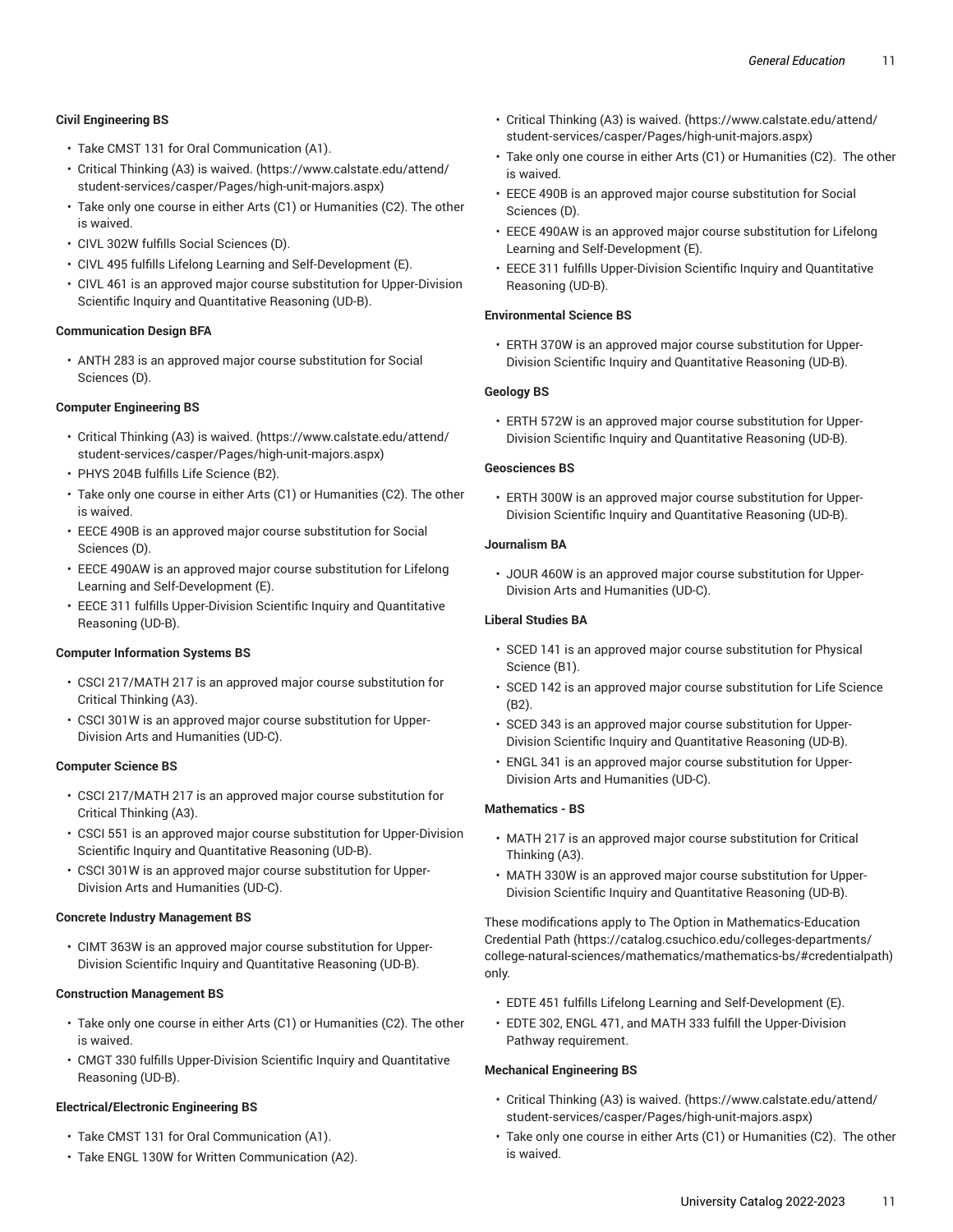- MECH 340 is an approved major course substitution for Social Sciences (D).
- MECH 440B is an approved major course substitution for Lifelong Learning and Self-Development (E).
- MECH 332 fulfills Upper-Division Scientific Inquiry and Quantitative Reasoning (UD-B).

#### **Mechatronic Engineering BS**

- Critical [Thinking](https://www.calstate.edu/attend/student-services/casper/Pages/high-unit-majors.aspx) (A3) is waived. [\(https://www.calstate.edu/attend/](https://www.calstate.edu/attend/student-services/casper/Pages/high-unit-majors.aspx) [student-services/casper/Pages/high-unit-majors.aspx](https://www.calstate.edu/attend/student-services/casper/Pages/high-unit-majors.aspx))
- Take only one course in either Arts (C1) or Humanities (C2). The other is waived.
- MECH 340 is an approved major course substitution for Social Sciences (D).
- MECA 440B is an approved major course substitution for Lifelong Learning and Self-Development (E).
- EECE 311 fulfills Upper-Division Scientific Inquiry and Quantitative Reasoning (UD-B).

#### **Microbiology BS**

• BIOL 360 is an approved major course substitution for Upper-Division Scientific Inquiry and Quantitative Reasoning (UD-B).

#### **Music BA**

• MUSC 304 is an approved major course substitution for Arts (C1).

These modifications apply to The Option in Music [Education \(https://](https://catalog.csuchico.edu/colleges-departments/college-humanities-fine-arts/music-theatre/music-ba/#musiceducation) [catalog.csuchico.edu/colleges-departments/college-humanities-fine](https://catalog.csuchico.edu/colleges-departments/college-humanities-fine-arts/music-theatre/music-ba/#musiceducation)[arts/music-theatre/music-ba/#musiceducation\)](https://catalog.csuchico.edu/colleges-departments/college-humanities-fine-arts/music-theatre/music-ba/#musiceducation) only.

- MUSC 302W is an approved major course substitution for Humanities (C2).
- EDTE 451 is an approved major course substitution for Lifelong Learning and Self-Development (E).
- ENGL 471 is an approved major course substitution for Upper-Division Arts and Humanities (UD-C).
- EDTE 302 is an approved major course substitution for Upper-Division Social Sciences (UD-D).

#### **Musical Theatre BFA**

- THEA 150 is an approved major course substitution for Arts (C1).
- THEA 352 is an approved major course substitution for Humanities (C2).
- THEA 160 is an approved major course substitution for Lifelong Learning and Self-Development (E).
- THEA 354 is an approved major course substitution for Upper-Division Arts and Humanities (UD-C).

#### **Nursing BS**

• PSYC 101 is an approved major course substitution for Social Sciences (D).

These modifications apply to the [General Option \(https://](https://catalog.csuchico.edu/colleges-departments/college-natural-sciences/nursing/nursing-bs/#generaloption) [catalog.csuchico.edu/colleges-departments/college-natural-sciences/](https://catalog.csuchico.edu/colleges-departments/college-natural-sciences/nursing/nursing-bs/#generaloption) [nursing/nursing-bs/#generaloption](https://catalog.csuchico.edu/colleges-departments/college-natural-sciences/nursing/nursing-bs/#generaloption)) only.

• NURS 303 is an approved major course substitution for Upper-Division Scientific Inquiry and Quantitative Reasoning (UD-B).

• NURS 475 is an approved major course substitution for Upper-Division Social Sciences (UD-D).

These modifications apply to the Advanced [Placement](https://catalog.csuchico.edu/colleges-departments/college-natural-sciences/nursing/nursing-bs/#advanedplacementoption) Option for RN [to BSN](https://catalog.csuchico.edu/colleges-departments/college-natural-sciences/nursing/nursing-bs/#advanedplacementoption) [\(https://catalog.csuchico.edu/colleges-departments/college](https://catalog.csuchico.edu/colleges-departments/college-natural-sciences/nursing/nursing-bs/#advanedplacementoption)[natural-sciences/nursing/nursing-bs/#advanedplacementoption](https://catalog.csuchico.edu/colleges-departments/college-natural-sciences/nursing/nursing-bs/#advanedplacementoption)) only.

- NURS 342W is an approved major course substitution for Upper-Division Scientific Inquiry and Quantitative Reasoning (UD-B).
- NURS 477 is an approved major course substitution for Upper-Division Social Sciences (UD-D).

#### **Physics BS**

• PHYS 492W is an approved major course substitution for Upper-Division Scientific Inquiry and Quantitative Reasoning (UD-B).

#### **Plant and Soil Science BS**

- ANSC 101 is an approved major course substitution for Life Science (B2).
- AGRI 482W is an approved major course substitution for Upper-Division Social Sciences (UD-D).

### <span id="page-11-0"></span>**Which Requirements Do You Follow?**

Students who are admitted and enroll (matriculate) as first-time freshmen *before* fall 2022, either at California State University, Chico or at any other institution of higher education, follow the GE program described below. Students who were matriculated and completed college credit *before* fall 2021, either at Chico State or at another institution in the California State University or California Community College systems, and have since maintained continuous enrollment, will not be held to the Ethnic Studies requirements of the current GE program.

Please refer to your Degree Progress Report, which is accessible through your Student Center in the [Portal \(https://portal.csuchico.edu/uPortal/f/](https://portal.csuchico.edu/uPortal/f/u18l1s4/normal/render.uP) [u18l1s4/normal/render.uP](https://portal.csuchico.edu/uPortal/f/u18l1s4/normal/render.uP)) to see your specific GE requirements.

### **Pre-F22 General Education Course Requirements**

Students must complete 48 units selected from designated General Education categories and courses. If you are enrolled in or are considering one of our high-unit majors, such as engineering, computer science, or liberal studies, carefully review the GE changes outlined in [Majors with Modifications](#page-9-0) [\(p. 10\)](#page-9-0). Courses listed below may differ from previous catalogs due to courses being added or removed from GE. Please refer to your Degree Progress Report (DPR), which is accessible through your Student Center in the [Portal](https://portal.csuchico.edu/uPortal/f/u18l1s4/normal/render.uP) ([https://](https://portal.csuchico.edu/uPortal/f/u18l1s4/normal/render.uP) [portal.csuchico.edu/uPortal/f/u18l1s4/normal/render.uP](https://portal.csuchico.edu/uPortal/f/u18l1s4/normal/render.uP)), to see your specific GE requirements.

Note the following general guidelines:

- 1. Courses must be selected according to the following pattern of General Education:
	- 18 units from the Foundation;
		- 3 units each from [Oral Communication \(A1\)](#page-1-0) ([p. 2\)](#page-1-0), [Written](#page-1-1) [Communication \(A2\) \(p. 2](#page-1-1)), and [Critical Thinking \(A3\)](#page-2-0) [\(p. 3](#page-2-0)) with a grade of C- or higher and
		- 3 units each from [Physical Science \(B1\)](#page-2-2) ([p. 3\)](#page-2-2) and [Life](#page-2-3) [Science \(B2\) \(p. 3\)](#page-2-3); a laboratory component (B3 which is imbedded in listed B1 and B2 courses), and [Mathematics/](#page-2-1)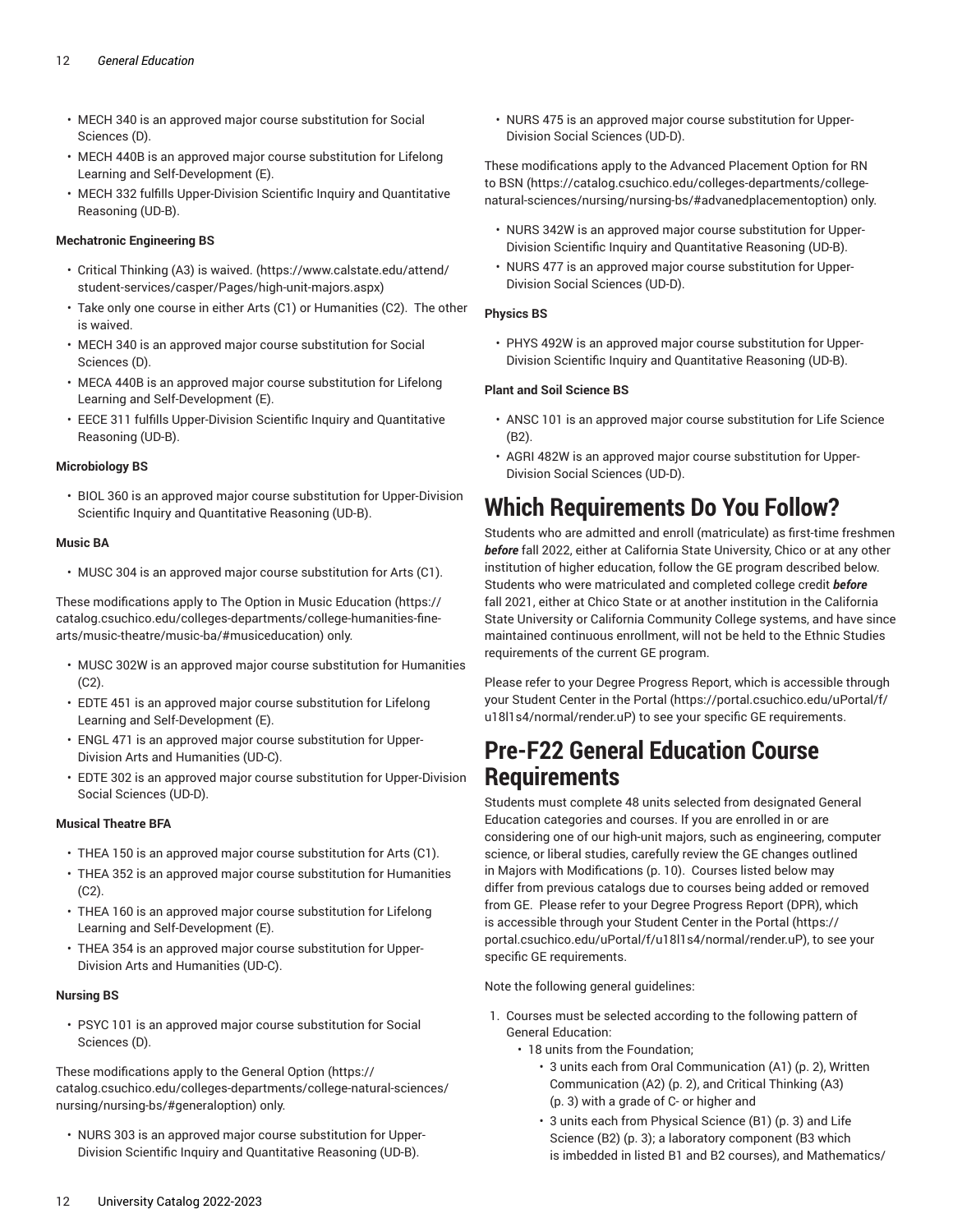[Quantitative](#page-2-1) Reasoning (B4) ([p. 3\)](#page-2-1) with a grade of C- or higher.

- 6 units of American Institutions (p. ) coursework (double counting for 3 units in C2 and 3 units in D), and
- 3 units of [Ethnic Studies \(F\) \(p. 6\)](#page-5-0) $^{\rm l}$  coursework, and
- 21 units from the Pathways;
	- 12 lower division units: 3 units each from [Arts](#page-2-4) (C1) ([p. 3\)](#page-2-4), [Humanities \(C2\)](#page-3-0) ([p. 4](#page-3-0)), [Social Sciences \(D\) \(p. 5](#page-4-2)), and Lifelong Learning and [Self-Development](#page-4-3) (E) ([p. 5\)](#page-4-3) and
	- 9 upper-division units within a single Pathway from the three major disciplinary areas of the Scientific Inquiry and Quantitative Reasoning (UD-B), Arts and Humanities (UD-C) and Social Sciences (UD-D).
- 2. 45 semester units including [Oral Communication \(A1\)](#page-1-0) ([p. 2\)](#page-1-0), Written [Communication](#page-1-1) (A2) ([p. 2](#page-1-1)), [Critical Thinking](#page-2-0) [\(A3\)](#page-2-0) ([p. 3\)](#page-2-0), and [Mathematics/Quantitative](#page-2-1) Reasoning (B4) ([p. 3\)](#page-2-1) requirements must be completed before the 9 units of upper-division coursework in a Pathway may be taken.
- 3. A minimum of 9 out of the 48 GE units must be taken at Chico State.
- 4. GE courses are periodically reviewed and may be added to or deleted from the list below.
- 1 Students who were matriculated and completed college credit **before** fall 2021, either at Chico State or at another institution in the California State University or California Community College systems, and have since maintained continuous enrollment, will not be held to the Ethnic Studies requirements of the current GE program.

### **Upper-Division GE Pathway Courses: 9 units**

**All 9 upper-division units must be taken from one Pathway.**

#### **Diversity Studies Pathway**

How difference - cultural, racial, sexual, biological, linguistic, or geographic - shapes who we are and how we live together.

#### **Scientific Inquiry and Quantitative Reasoning (UD-B)**

| Course                       | Title                                            | Units        |
|------------------------------|--------------------------------------------------|--------------|
| Select one of the following: |                                                  | 3            |
| <b>BIOL 302</b>              | Evolution                                        |              |
| <b>BIOL 302W</b>             | Evolution (W)                                    |              |
| <b>BIOL 323</b>              | Biology of Sex                                   |              |
| <b>ERTH 355</b>              | <b>Natural Disasters</b>                         |              |
| Arts and Humanities (UD-C)   |                                                  |              |
| Course                       | Title                                            | <b>Units</b> |
| Select one of the following: |                                                  | 3            |
| ENGL 364W                    | American Ethnic and Regional Literature in Focus |              |

|                 | (W)                           |
|-----------------|-------------------------------|
| <b>FLNG 355</b> | Bilingualism in North America |
| PHIL 337W       | Philosophy of Race (W)        |

#### **Social Sciences (UD-D)**

If you select a POLS course from Social Science (D) you may NOT complete a POLS course in the Social Sciences in your Upper Division Pathway.

| Course                       | Title                                     | Units |
|------------------------------|-------------------------------------------|-------|
| Select one of the following: |                                           |       |
| ECON 340W                    | Work, Wealth, and Income Distribution (W) |       |

| GEOG 352         | <b>The United States</b>                  |
|------------------|-------------------------------------------|
| MCGS/SOCI<br>350 | <b>Issues in Racial and Ethnic Equity</b> |
| SOCI/MCGS<br>350 | The Sociology of Racial Inequality        |

#### **Ethics, Justice, and Policy Pathway**

Explore how ethics and justice help inform policy in areas related to the natural and human environments.

#### **Scientific Inquiry and Quantitative Reasoning (UD-B)**

| Course                       | Title                        | <b>Units</b> |
|------------------------------|------------------------------|--------------|
| Select one of the following: |                              | 3            |
| <b>BIOL 303</b>              | <b>Human Genetics</b>        |              |
| <b>BIOL 322W</b>             | Science and Human Values (W) |              |
| <b>ERTH 355</b>              | <b>Natural Disasters</b>     |              |
|                              |                              |              |

#### **Arts and Humanities (UD-C)**

| Course                       | Title                              | <b>Units</b> |
|------------------------------|------------------------------------|--------------|
| Select one of the following: |                                    | 3            |
| <b>ENGL 355</b>              | Bible, Literature, and Culture     |              |
| <b>ENGL 356</b>              | Literature, Politics, and Activism |              |
| <b>PHIL 323W</b>             | Moral Issues in Parenting (W)      |              |
| <b>PHIL 341W</b>             | Justice and Global Issues (W)      |              |

#### **Social Sciences (UD-D)**

If you select a POLS course from Social Science (D) you may NOT complete a POLS course in the Social Sciences in your Upper Division Pathway.

| Course                       | Title                                                     | Units |
|------------------------------|-----------------------------------------------------------|-------|
| Select one of the following: |                                                           | 3     |
| ECON 340W                    | Work, Wealth, and Income Distribution (W)                 |       |
| <b>POLS 365W</b>             | Theories, Practices, and Administration of Justice<br>(W) |       |
| <b>PSYC 391</b>              | Psychology of Prejudice, Hate, and Violence               |       |
|                              |                                                           |       |

#### **Food Studies Pathway**

We are what we eat! Explore the physical, social, and cultural dimensions of food at home and around the world.

| Scientific Inquiry and Quantitative Reasoning (UD-B) |                                                                            |       |  |  |
|------------------------------------------------------|----------------------------------------------------------------------------|-------|--|--|
| Course                                               | Title                                                                      | Units |  |  |
| Select one of the following:                         |                                                                            |       |  |  |
| <b>ERTH 375</b>                                      | Geology of Food and Health                                                 |       |  |  |
| <b>NFSC 310</b>                                      | <b>Global Nutrition</b>                                                    |       |  |  |
| <b>PSSC 390</b>                                      | Food Forever: Comparisons of Sustainable Food<br><b>Production Systems</b> |       |  |  |
| <b>PSSC 392</b>                                      | World Food and Fiber Systems                                               |       |  |  |

#### **Arts and Humanities (UD-C)**

| Course                       | Title                                                        | <b>Units</b> |  |
|------------------------------|--------------------------------------------------------------|--------------|--|
| Select one of the following: |                                                              |              |  |
| <b>ENGL 330W</b>             | Introduction to Technical Writing (W)                        |              |  |
| <b>HIST 341W</b>             | American Environment (W)                                     |              |  |
| <b>PHIL/RELS</b><br>339W     | Confronting the Animal: Theory, Culture, and<br>Practice (W) |              |  |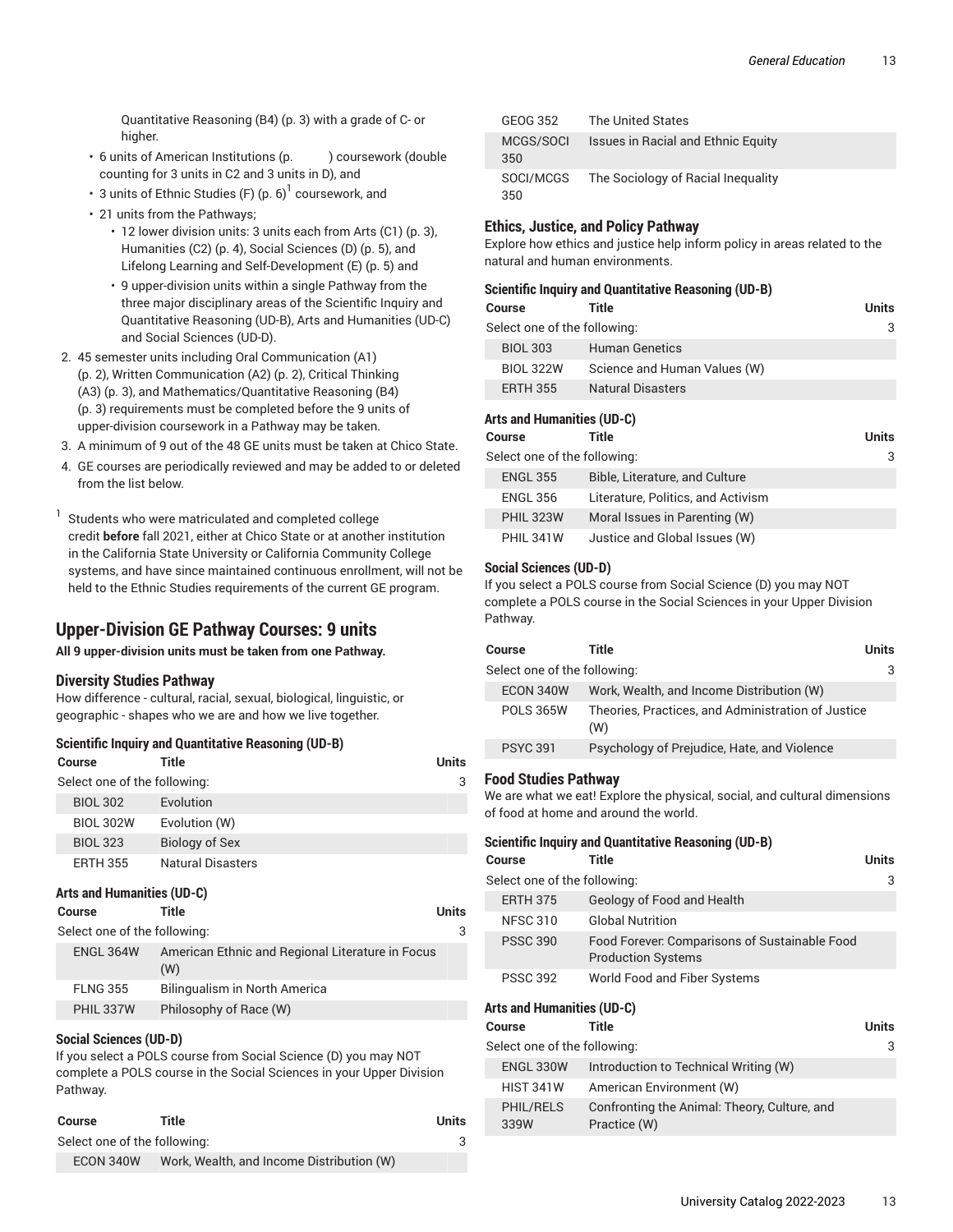| RELS/PHIL | Confronting the Animal: Theory, Culture, and |
|-----------|----------------------------------------------|
| 339W      | Practice (W)                                 |

#### **Social Sciences (UD-D)**

If you select a POLS course from Social Science (D) you may NOT complete a POLS course in the Social Sciences in your Upper Division Pathway.

| Course |                              | Title                         | Units |
|--------|------------------------------|-------------------------------|-------|
|        | Select one of the following: |                               |       |
|        | <b>ABUS 390</b>              | World Food and Hunger Issues  |       |
|        | <b>ANTH 340</b>              | Anthropology of Food          |       |
|        | ANTH 340W                    | Anthropology of Food (W)      |       |
|        | GEOG 301W                    | Global Economic Geography (W) |       |

#### **Gender and Sexuality Pathway**

Explore the diversity of sexual desire, social relationship, gender politics, cultural artistry, and biological systems.

### **Scientific Inquiry and Quantitative Reasoning (UD-B)**

|  | Course                       | Title                                                      | <b>Units</b> |
|--|------------------------------|------------------------------------------------------------|--------------|
|  | Select one of the following: |                                                            | 3            |
|  | <b>BIOL 323</b>              | Biology of Sex                                             |              |
|  | 326W                         | MCGS/NURS Gender and Sexuality Perspectives on Disease (W) |              |
|  | NURS/MCGS<br>326W            | Gender and Sexuality Perspectives on Disease (W)           |              |
|  | 368                          | PHHA/WMST Women's Health                                   |              |
|  | 368                          | WMST/PHHA Women's Health                                   |              |

#### **Arts and Humanities (UD-C)**

| <b>Course</b>                | Title                                                                       | Units |
|------------------------------|-----------------------------------------------------------------------------|-------|
| Select one of the following: |                                                                             | 3     |
| HIST/WMST<br>326             | Gender and Sexuality in Modern European History                             |       |
| HIST/WMST<br>335             | Gender and Sexuality in American History                                    |       |
| MCGS/THEA<br>315             | Performance of Identity                                                     |       |
| QTST 310                     | Lesbian, Gay, Bisexual, Transgender, and Queer<br>Issues and Identities     |       |
| QTST 310W                    | Lesbian, Gay, Bisexual, Transgender, and Queer<br>Issues and Identities (W) |       |
| THEA/MCGS<br>315             | Performance of Identity                                                     |       |
| WMST/HIST<br>326             | Gender and Sexuality in Modern European History                             |       |
| WMST/HIST<br>335             | Gender and Sexuality in American History                                    |       |

#### **Social Sciences (UD-D)**

If you select a POLS course from Social Science (D) you may NOT complete a POLS course in the Social Sciences in your Upper Division Pathway.

| Course                       | Title                                           | Units |
|------------------------------|-------------------------------------------------|-------|
| Select one of the following: |                                                 | 3     |
| CHLD 333W                    | Children's Gender and Sexuality Development (W) |       |
| MCGS/POLS<br>401W            | Sexual Minorities Law/Politics (W)              |       |
| POLS/WMST<br>324W            | Women and Politics (W)                          |       |
| POLS/MCGS<br>401W            | Sexual Minorities Law/Politics (W)              |       |
| <b>PSYC 345</b>              | Psychology of Women                             |       |
| WMST/POLS<br>324W            | Women and Politics (W)                          |       |

#### **Global Development Studies Pathway**

Explore the peoples of Latin America, the Middle East, Africa, and Asia and the challenges they face.

| <b>Scientific Inquiry and Quantitative Reasoning (UD-B)</b> |                                                                            |              |  |
|-------------------------------------------------------------|----------------------------------------------------------------------------|--------------|--|
| Course                                                      | <b>Title</b>                                                               | <b>Units</b> |  |
| Select one of the following:                                |                                                                            | 3            |  |
| <b>NFSC 310</b>                                             | <b>Global Nutrition</b>                                                    |              |  |
| <b>PSSC 390</b>                                             | Food Forever. Comparisons of Sustainable Food<br><b>Production Systems</b> |              |  |
| <b>PSSC 392</b>                                             | World Food and Fiber Systems                                               |              |  |
| <b>Arts and Humanities (UD-C)</b><br>Course                 | Title                                                                      | <b>Units</b> |  |
| Select one of the following:                                |                                                                            | 3            |  |
| <b>ENGL 353</b>                                             | Multicultural Literature: Issues and Themes                                |              |  |
| <b>HIST 381</b>                                             | Modern Latin America                                                       |              |  |
| <b>HIST/LAST</b><br>382                                     | Modern Mexico                                                              |              |  |
| <b>HIST/LAST</b><br>382W                                    | Modern Mexico (W)                                                          |              |  |
| LAST/HIST<br>382                                            | Modern Mexico                                                              |              |  |
| LAST/HIST<br>382W                                           | Modern Mexico (W)                                                          |              |  |
| <b>RELS 332</b>                                             | World Religions and Global Issues                                          |              |  |
|                                                             |                                                                            |              |  |

#### **Social Sciences (UD-D)**

If you select a POLS course from Social Science (D) you may NOT complete a POLS course in the Social Sciences in your Upper Division Pathway.

| Course                       | Title                                                   | <b>Units</b> |
|------------------------------|---------------------------------------------------------|--------------|
| Select one of the following: |                                                         | 3            |
| ANTH 376W                    | Africa: Continuity and Change (W)                       |              |
| <b>ANTH 377</b>              | Anthropology of the Islamic World                       |              |
| ANTH 377W                    | Anthropology of the Islamic World (W)                   |              |
| GEOG/LAST<br>357             | Lands and Peoples of Latin America                      |              |
| LAST/GEOG<br>357             | Lands and Peoples of Latin America                      |              |
| <b>SOCI 354</b>              | <b>Global Perspectives on Ethnicity and Nationalism</b> |              |
| <b>SOCI 370</b>              | <b>Population and Migration</b>                         |              |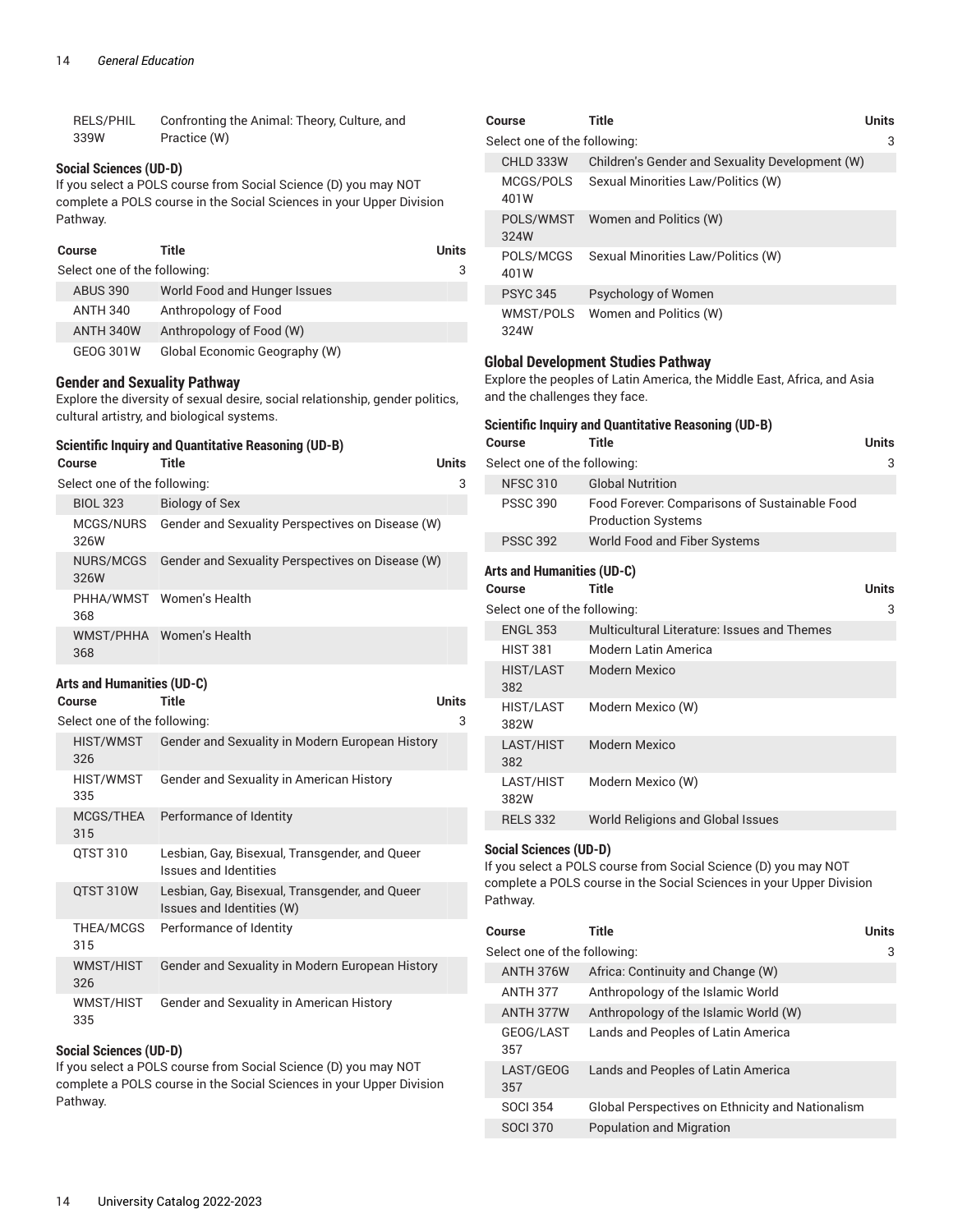#### **Great Books and Ideas Pathway**

Big questions and revolutionary solutions - the world's great books and ideas, ancient to modern, controversial to classic!

#### **Scientific Inquiry and Quantitative Reasoning (UD-B)**

|                              | Course           | Title                                                  | Units |
|------------------------------|------------------|--------------------------------------------------------|-------|
| Select one of the following: |                  |                                                        | 3     |
|                              | <b>BIOL 302</b>  | Evolution                                              |       |
|                              | <b>BIOL 302W</b> | Evolution (W)                                          |       |
|                              | <b>BIOL 322W</b> | Science and Human Values (W)                           |       |
|                              | SCED 300W        | Scientific Innovations Behind Modern Technology<br>(W) |       |

#### **Arts and Humanities (UD-C)**

| <b>Course</b>                | Title                                  | Units |
|------------------------------|----------------------------------------|-------|
| Select one of the following: |                                        | 3     |
| <b>ENGL 354</b>              | <b>Classical Literature</b>            |       |
| <b>ENGL 355</b>              | Bible, Literature, and Culture         |       |
| <b>HUMN 300</b>              | <b>Conservatives and Liberals</b>      |       |
| HUMN 300W                    | Conservatives and Liberals (W)         |       |
| <b>PHIL 303W</b>             | History of 19th Century Philosophy (W) |       |
|                              |                                        |       |

#### **Social Sciences (UD-D)**

If you select a POLS course from Social Science (D) you may NOT complete a POLS course in the Social Sciences in your Upper Division Pathway.

| Course                       | Title                                        | Units |
|------------------------------|----------------------------------------------|-------|
| Select one of the following: |                                              |       |
| SOSC 300                     | Great Books and Ideas in the Social Sciences |       |

#### **Health and Wellness Pathway**

Students can apply the skills and knowledge gained these courses to their lives and their health.

|                              | <b>Scientific Inquiry and Quantitative Reasoning (UD-B)</b> |                                       |              |  |
|------------------------------|-------------------------------------------------------------|---------------------------------------|--------------|--|
|                              | <b>Course</b>                                               | Title                                 | <b>Units</b> |  |
| Select one of the following: |                                                             |                                       | 3            |  |
|                              | <b>BIOL 318</b>                                             | <b>Biology of Childhood</b>           |              |  |
|                              | <b>BIOL 345</b>                                             | <b>Health and Lifestyle Diseases</b>  |              |  |
|                              | <b>NFSC 303</b>                                             | <b>Nutrition and Physical Fitness</b> |              |  |
| Arts and Humanities (UD-C)   |                                                             |                                       |              |  |
|                              | <b>Course</b>                                               | Title                                 | <b>Units</b> |  |
| Select one of the following: |                                                             |                                       | 3            |  |

| ENGL 342W        | Literature of the Child (W)      |
|------------------|----------------------------------|
| <b>HIST 305</b>  | Catastrophe, Memory, and Society |
| <b>PHIL 327W</b> | Health Ethics (W)                |

### **Social Sciences (UD-D)**

If you select a POLS course from Social Science (D) you may NOT complete a POLS course in the Social Sciences in your Upper Division Pathway.

|                              | <b>Course</b>   | Title                                                      | <b>Units</b> |
|------------------------------|-----------------|------------------------------------------------------------|--------------|
| Select one of the following: |                 | 3                                                          |              |
|                              | <b>CHLD 360</b> | Social-Emotional Intelligence: Development and<br>Learning |              |
|                              | <b>ECON 352</b> | <b>Medical Economics</b>                                   |              |

| <b>PHHA 370</b> | Drugs in Our Society      |
|-----------------|---------------------------|
| <b>SOCI 363</b> | Sociology of Human Stress |

#### **International Studies Pathway**

Explore the role of the United States and the economic, political, and cultural forces of globalization.

| Scientific Inquiry and Quantitative Reasoning (UD-B) |                                      |       |  |
|------------------------------------------------------|--------------------------------------|-------|--|
| <b>Course</b>                                        | Title                                | Units |  |
| Select one of the following:                         |                                      |       |  |
| <b>ERTH 355</b>                                      | <b>Natural Disasters</b>             |       |  |
| <b>PHHA 323</b>                                      | International Health                 |       |  |
| <b>PHYS 376W</b>                                     | War and Peace in the Nuclear Age (W) |       |  |
|                                                      |                                      |       |  |

#### **Arts and Humanities (UD-C)**

| <b>Title</b>                        | Units |
|-------------------------------------|-------|
| Select one of the following:        | 3     |
| World Literature in Translation (W) |       |
| Language and Culture in Film        |       |
| <b>Middle Eastern Empires</b>       |       |
| Middle Eastern Empires (W)          |       |
| The Modern Middle East              |       |
| <b>Middle Eastern Empires</b>       |       |
| Middle Eastern Empires (W)          |       |
| The Modern Middle East              |       |
| World Religions and Global Issues   |       |
|                                     |       |

#### **Social Sciences (UD-D)**

If you select a POLS course from Social Science (D) you may NOT complete a POLS course in the Social Sciences in your Upper Division Pathway.

| Course                       | Title                           | Units |
|------------------------------|---------------------------------|-------|
| Select one of the following: |                                 |       |
| GEOG 303                     | Geography and World Affairs     |       |
| <b>SOCI 335</b>              | Women, Work, and Family         |       |
| <b>SOCI 370</b>              | Population and Migration        |       |
| <b>WMST 339</b>              | <b>Cultural Images of Women</b> |       |

#### **Science, Technology, and Values Pathway**

Explore how science and technology can shape the human condition - in the past, present, and future.

|                                   | <b>Scientific Inquiry and Quantitative Reasoning (UD-B)</b> |                          |       |  |
|-----------------------------------|-------------------------------------------------------------|--------------------------|-------|--|
|                                   | Course                                                      | Title                    | Units |  |
| Select one of the following:<br>3 |                                                             |                          |       |  |
|                                   | <b>BIOL 303</b>                                             | <b>Human Genetics</b>    |       |  |
|                                   | <b>PHYS 307</b>                                             | <b>Physics of Music</b>  |       |  |
|                                   | TFCH 380W                                                   | Inventing the Future (W) |       |  |